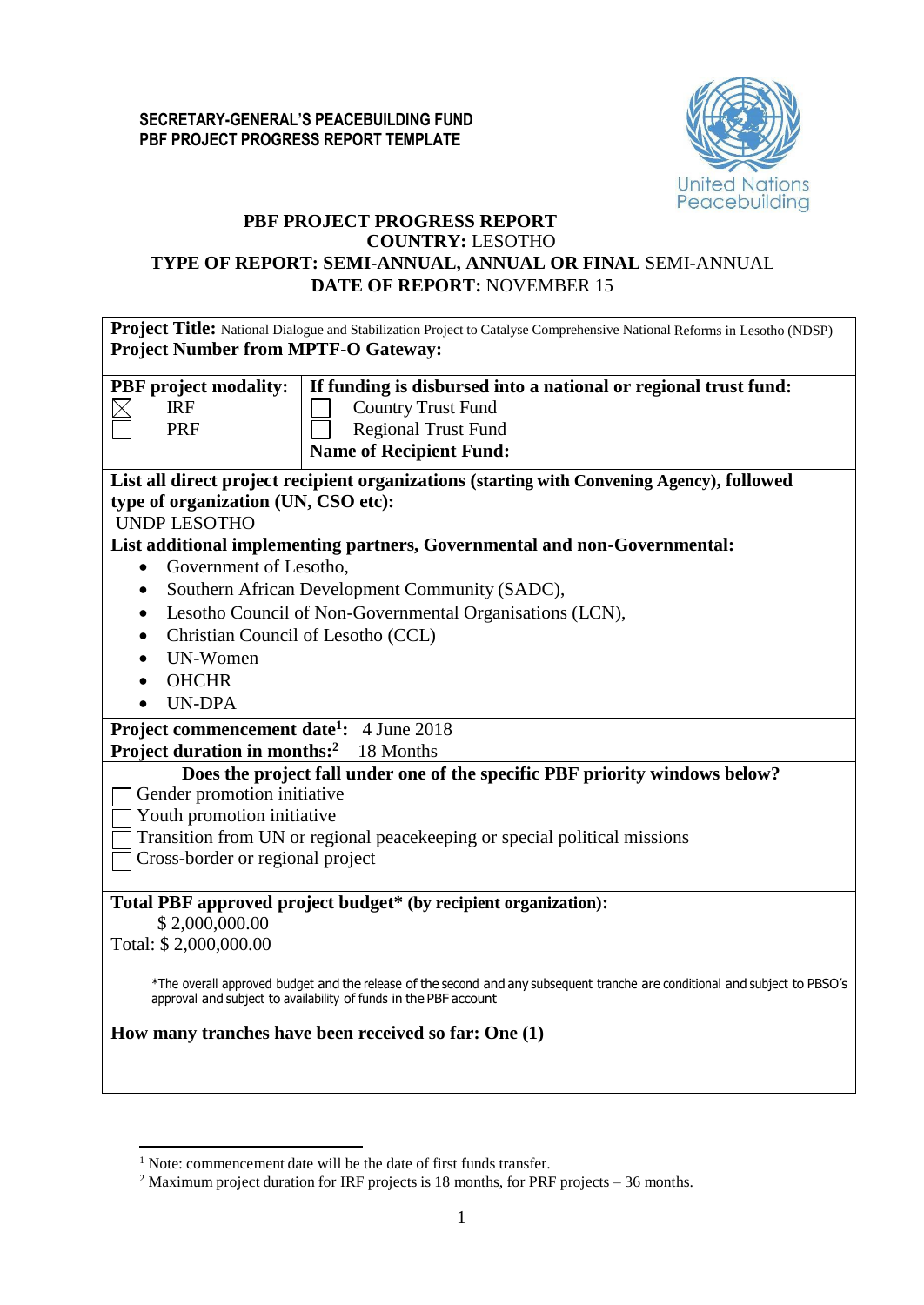# **Report preparation:**

Project report prepared by: Clever Nyathi / Thabo Mosuenyane Project report approved by: Christy Ahenkora Did PBF Secretariat clear the report:

Any comments from PBF Secretariat on the report:

Has the project undertaken any evaluation exercises? No Please specify and attach: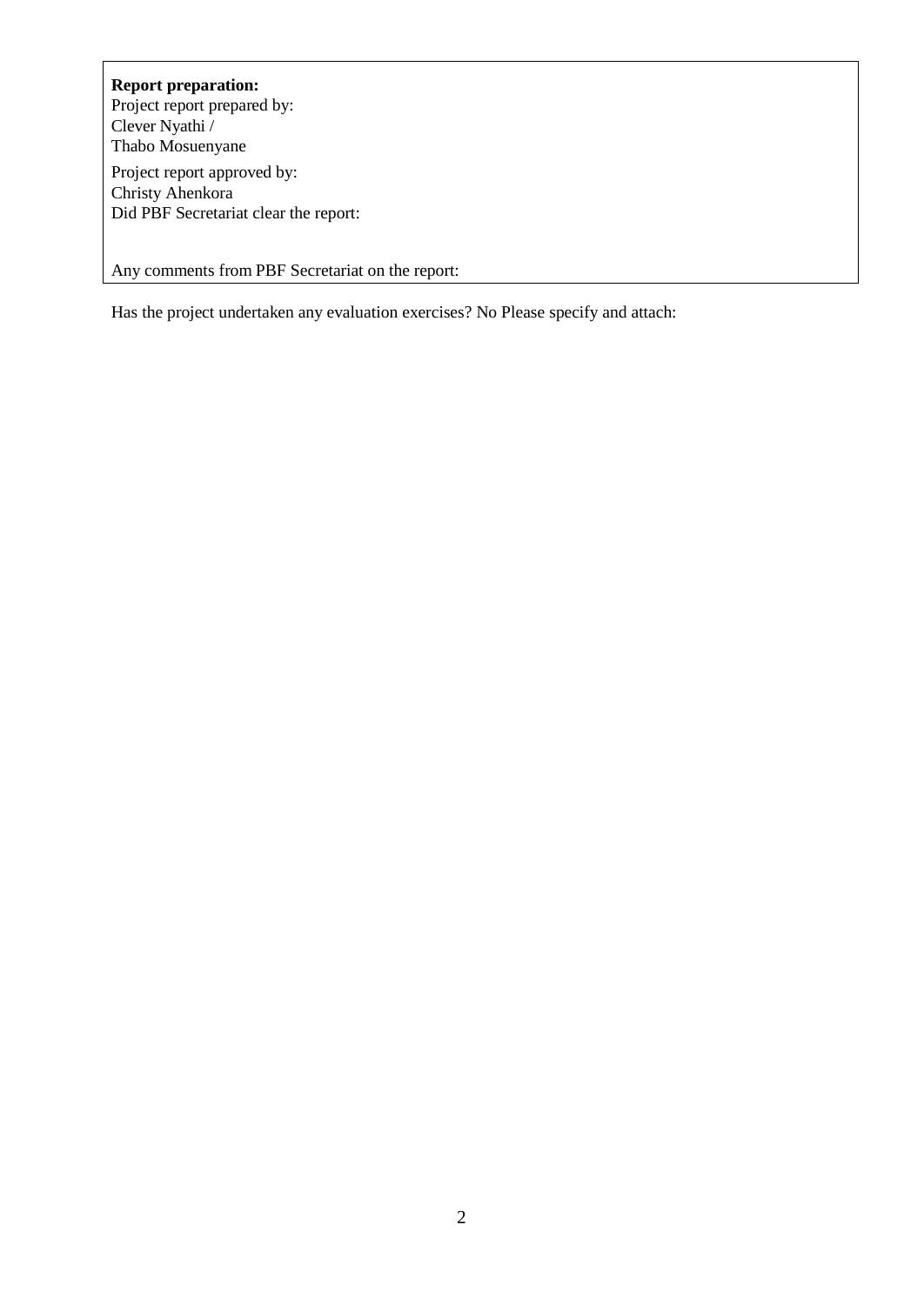#### *NOTES FOR COMPLETING THE REPORT:*

- *Avoid acronyms and UN jargon, use general / common language.*
- *Be as concrete as possible. Avoid theoretical, vague or conceptual discourse.*
- *Ensure the analysis and project progress assessment is gender and age sensitive.*

#### **PART 1: RESULTS PROGRESS**

#### **1.1 Overall project progress to date**

Briefly explain the **status of the project** in terms of its implementation cycle, including whether all preliminary/preparatory activities have been completed (1500-character limit):

The project is currently at the full implementation stage and have completed all inception phase activities. In this regard, all implementing partners have received initial disbursement and are currently implementing activities as agreed under the project's Integrated Work Plan (IWP). All inception activities have been concluded with the involvement and collaboration of the key stakeholders. The most critical inception activities which have been concluded to pave way for the full implementation of the project are; nomination and composition of the Project Implementation Committee (PIC), inauguration of the Project Board (PB)on June 25, 2018 at which the Integrated Workplan was approved. The project was also officially launched on June 25, 2018.

Between July to August, other preparatory activities which were completed in the inception phase included the intra party consultations within the coalition parties in government, the inter-party consultation between coalition parties and opposition parties in parliament, consultation between government and political parties outside parliament and government consultations with members of the civil society. The South African Development Community (SADC) also conducted series of shuttle diplomacy with oppositions in exile in preparation for the full implementation of the project and the dialogue.

In preparation for the full implementation of the project, UNDP and the Government of Lesotho (GoL) conducted series of briefing with religious leaders, civil society groups, women and youth groups.

Considering the project's implementation cycle, please **rate this project's overall progress towards results to date**: The Project is on Track

In a few sentences, summarize **what is unique/ innovative/ interesting** about what this project is trying/ has tried to achieve or its approach (rather than listing activity progress) (1500 character limit).

The project approach is unique in several ways. Firstly, rather delving directly to reforms, the project adopted an innovation and consultative approach of facilitating dialogue that will lead to agreement on the content and process of national reforms in order to avoid mistakes of the past. The sequencing, level of consultations, the participation and involvement of different national institutions and stakeholders could be regarded as a best practice for the UNDP.

Innovatively, the project identified and consulted all relevant stakeholders in order to foster national buy-in and ownership of the project. These include a three-tier consultation with tradition leaders that started from the top leadership of the college of chiefs to the principal chief and finally to the area chief, the consultation and dialogue with representation of Basotho youth from all 10 districts that resulted in a National Youth Compact, the National Women Conference that resulted in the National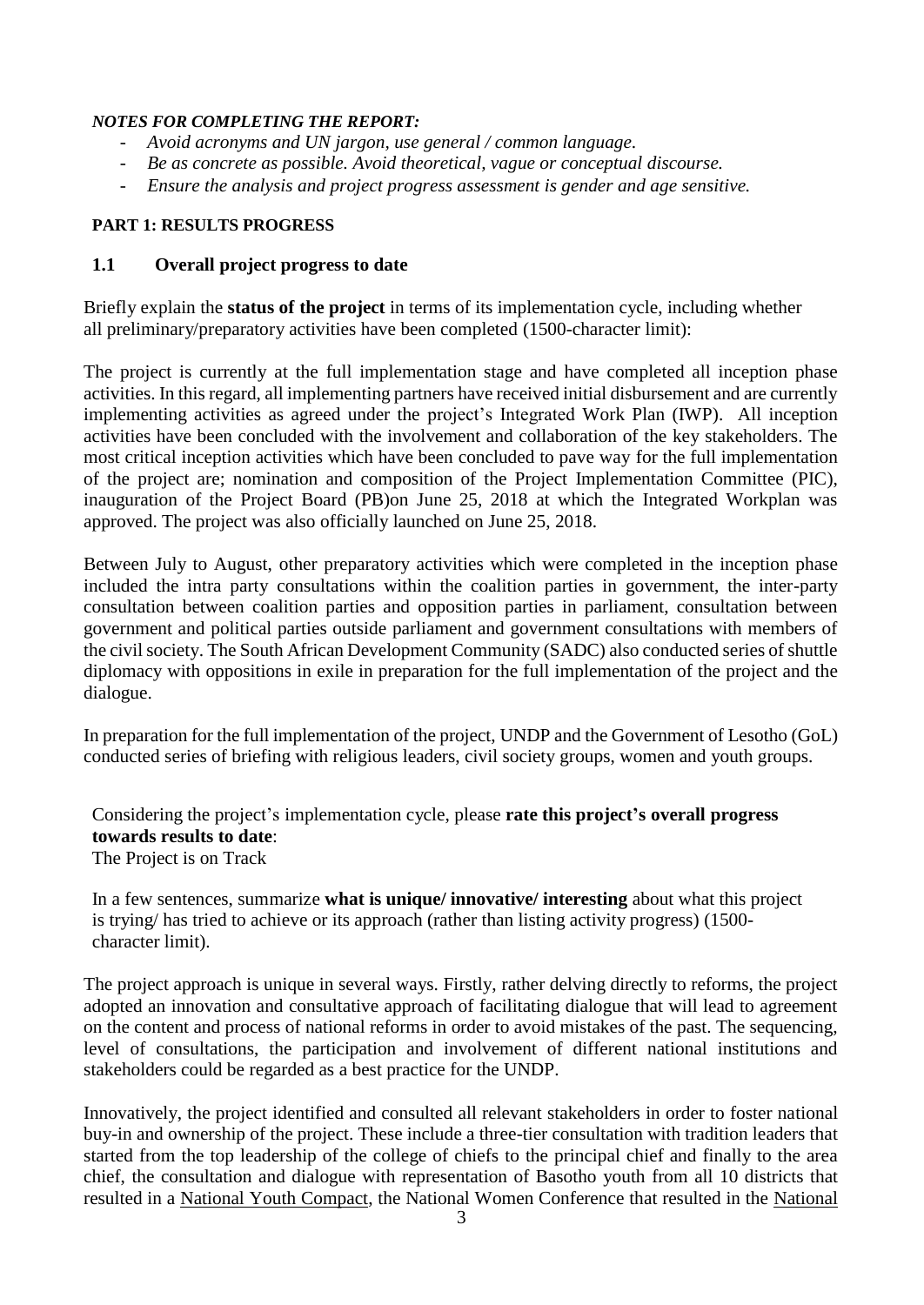Women Compact, the consultation with Basotho Children (and representative of children) that led to the Children Compact. There was also consultation with Lesotho Elders. These consultations were preceded by the National Leaders Forum that brought key political stakeholders together to agree on the terms of reference, composition and formation of the National Dialogue Planning Committee (NDPC) to ensure local ownership of the entire process. The division of labour between national partners such as the Christian Council of Lesotho (CCL), the Lesotho Council for Non-Governmental Organisations (LCN) and the regional body; SADC is also another unique aspect of the project that could become a best practice.

In a few sentences summarize **major project peacebuilding progress/results** (with evidence), which PBSO can use in public communications to highlight the project (1500-character limit):

In this initial phase of implementation, the project has achieved a number of major peacebuilding results. Firstly, the two National Leaders Forum (NLF) held in August and November respectively were two key peacebuilding results. The first NLF led to major results. The first was agreement on the terms of reference, composition and formation of the National Dialogue Planning Committee (NDPC) following series of disagreements between government and opposition parties. The second NLF led an agreement between the government and opposition parties for the participation of all major political players including exiled politicians in the dialogue process. The led to the signing of a Memorandum of Understanding (MoU) between ruling coalition and opposition alliance parties in parliament. This agreement kept the process going at a very critical junction where there was threat of boycott from the opposition. The compromise reached in the composition on the is also a major peacebuilding result because led to agreement by all stakeholders on the management of the entire dialogue process.

The consultation with traditional authorities was also a major peacebuilding result that was critical for the continued progress of the project and the dialogue process. At a critical juncture, political parties were engaged in fractious local campaign encouraging local residents to boycott the dialogue process. Therefore, the three-tier consultations with traditional authorities served as means by which the project communicated indirectly to all Basotho and encouraged them to participate in the dialogue processes including the scheduled district consultation. Leveraging partnership with the Christian Council of Lesotho (CCL), district religious leaders were mobilised to support the reforms process and the sustaining of peace through their religious channels. The publication and dissemination of *The Lesotho We Want: Dialogue and Reforms for National Transformation - Vision Overview and Roadmap*" has stirred the nation into extensive public engagements on the reforms processes.

In a few sentences, explain how the project has made **real human impact**, that is, how did it affect the lives of any people in the country – where possible, use direct quotes that PBSO can use in public communications to highlight the project (1500-character limit):

The project has recorded a few impactful human centred results in the few months of the project implementation. The youth consultation was particularly impactful as it allowed diverse group of youths to participate. LGBTI community, sex workers, young mothers, ex-offenders and head boys were all given the platform to present the Lesotho that they want. This has impacted directly in the lives of these categories of people who confessed to their satisfaction in participating at the dialogue. One of the young people noted that, this is the first time Lesotho youth were allowed to develop, present and take ownership of their agenda. In his words: ''*We were not told what to do, we wanted it to be youth led and we wanted to make mistakes and learn from our mistakes''*. The National Women's Conference created a platform for women

to gain a common understanding and create a space to dialogue and share experiences on key national political, democratic and governance issues from a gender perspective in the context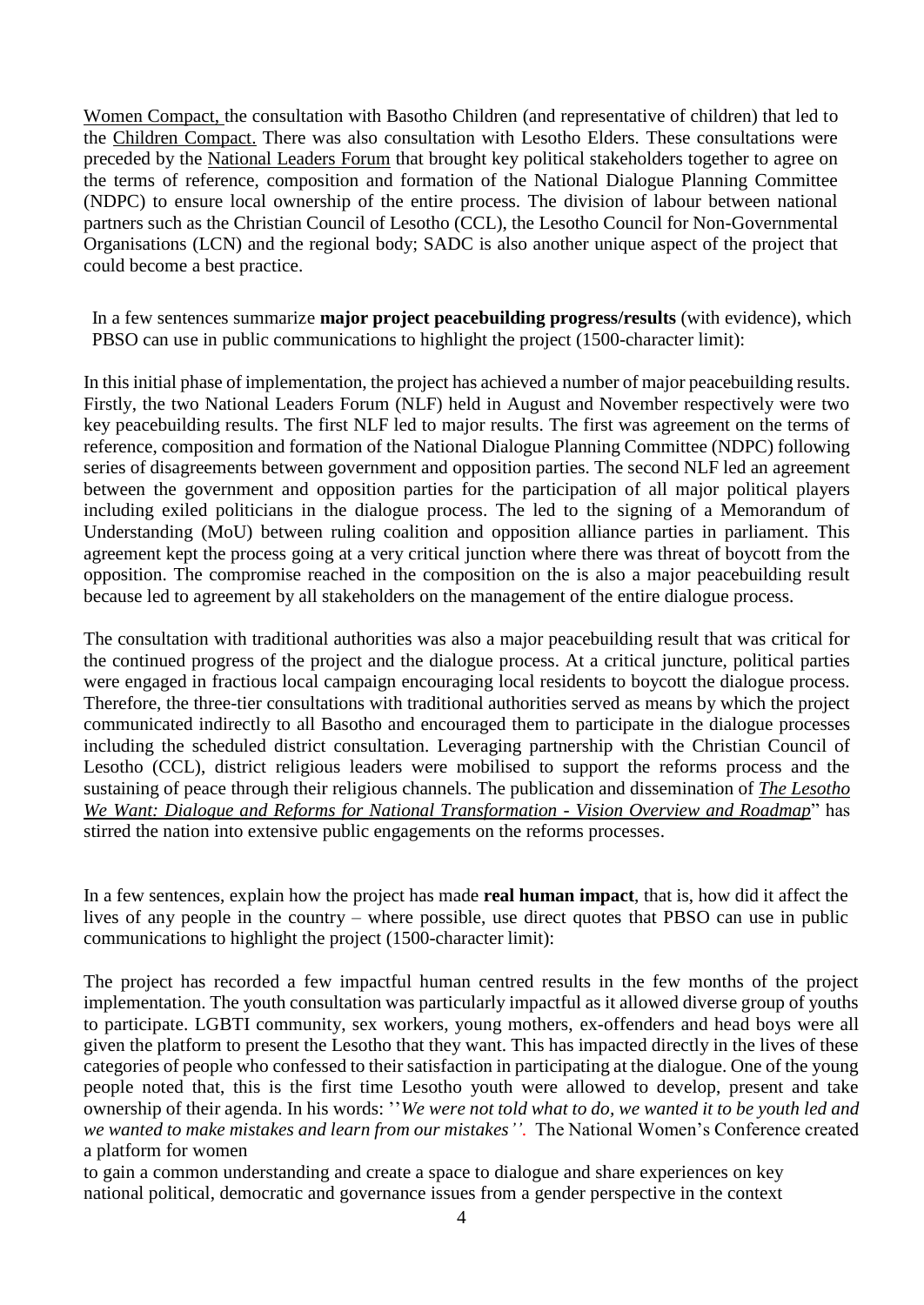of the national reforms. For Basotho women, the "Conference *enabled agreement on how to deconstruct the norms that have been constructed traditionally to enforce patriarchal power at the expense of women's rights".* The Children's Conference provided the platform for children to articulate their views, voices and positions on the Lesotho they want to see. In particular, the children made an impassioned plea for the "*Constitution to harmonize customary law especially the Laws of Lerotholi and CPWA relating to marriage age as well as sexual offences Act*".

If the project progress assessment is **on-track**, please explain what the key **challenges** (if any) have been and which measures were taken to address them (1500-character limit).

The project has encountered a number of challenges. The Project's lead implementing partner, SADC, is not domiciled in Lesotho and is represented by the SADC Preventive Mission in Lesotho (SAPMIL). Their lack of full presence in Lesotho has resulted in administrative and operational delays. Some administrative and operational needs of the project cannot be met by the SAPMIL team on the ground. To address this challenge, UNDP signed a Letter of Agreement with SADC and has been providing administrative and operational support for SADC.

Secondly, the political interaction between the SADC facilitation team led by South Africa and the government of Lesotho has been challenging. SADC appointed Facilitation Team has been seen and perceived by other partners as riding rough shod over the plans of the local SAPMIL and Government. This has created animosity and perceptions of the facilitation being South African driven instead of SADC driven. This has resulted in a number of postponements and rushing of planned events, which could have undermined the overall objective of national ownership and leadership for the reforms. To address this, the UN has persistently engaged with the various offices of SADC (Secretariat, SAPMIL, Oversight and Facilitation Team) to stress the need for cohesion and engagement with Government as well as share project information across the board. This has helped to smoothen the relationships between Government and the Facilitation team on the one hand and Facilitation team and other partners on the other hand. That process of multidirectional and iterative engagement has proven to be labor intensive.

Initial opposition resistance and hostility towards the project was challenging and threatened to derail the process. This emanated from opposition perceived government control of the project and the ploy to use the project as barging chip for return of exiled members of the opposition to participate in the dialogue process. Following series of engagement including UNDP direct engagement with opposition, the opposition agreed to participate in the first NLF despite the absence of some of their leadership and subsequently became members of the National Dialogue Planning Committee.

Another challenge encountered relates to the demand by NDPC for salaries and other resources, which threatened to derail the process. However, consultation between UNDP, the Government, SADC and NDPC helped resolve the matter and the has since fully committed and engaged in delivering on its mandate. Still outstanding, and an issue of concern to NDPC, is the provision of a more permanent office for NDPC.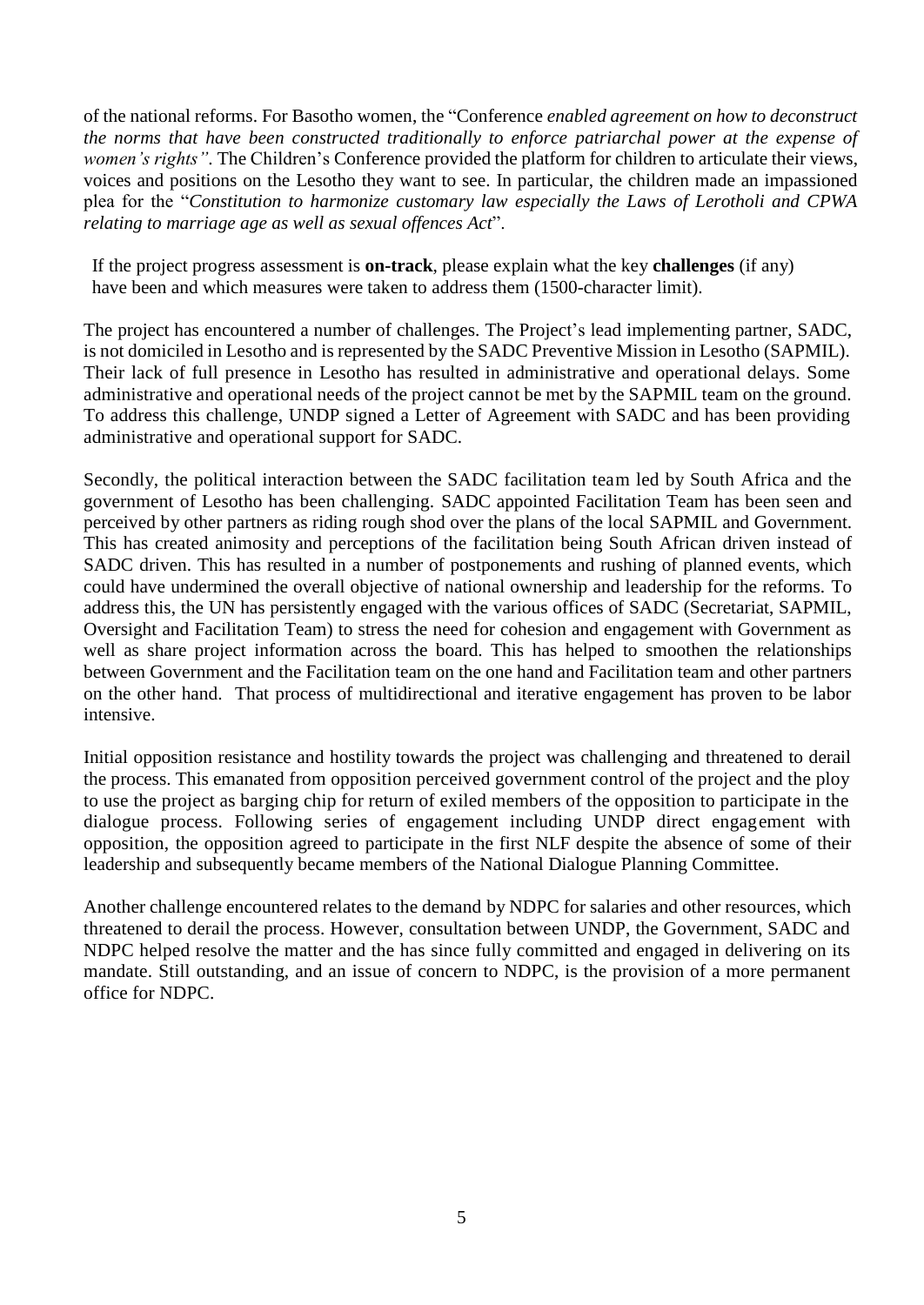If the assessment is **off-track**, please list main reasons/ **challenges** and explain what impact this has had/will have on project duration or strategy and what **measures** have been taken/ will be taken to address the challenges/ rectify project progress (1500-character limit):

Please attach as a separate document(s) any materials highlighting or providing more evidence for project progress (for example: publications, photos, videos, monitoring reports, evaluation reports etc.). List below what has been attached to the report, including purpose and audience.

<https://twitter.com/cbnyathi/status/1063455201317855233> - Children's Conference <https://twitter.com/cbnyathi/status/1063702515370340352> - Children's Conference <https://twitter.com/cbnyathi/status/1065236616720068608> - NDPC at planning session at UNDP <https://twitter.com/cbnyathi/status/1062733466410909696> - Youth Conference <https://twitter.com/cbnyathi/status/1060529051964727297> - Security Sector <https://twitter.com/SNiyonzima18/status/1060190433039601666> - National Leaders' Forum [https://www.dropbox.com/s/bcqukagi8xvtxir/National%20Youth%20Conference%20Draft%20Report.doc](https://www.dropbox.com/s/bcqukagi8xvtxir/National%20Youth%20Conference%20Draft%20Report.docx?dl=0)  $x?dl=0$  – Report Youth Conference Report [https://www.dropbox.com/s/m93g0vdkfooycm0/Lesotho%20-](https://www.dropbox.com/s/m93g0vdkfooycm0/Lesotho%20-%20BWCPconference%20%28002%29.pdf?dl=0) [%20BWCPconference%20%28002%29.pdf?dl=0](https://www.dropbox.com/s/m93g0vdkfooycm0/Lesotho%20-%20BWCPconference%20%28002%29.pdf?dl=0) – Women's Conference Compact [https://www.dropbox.com/s/3d8tv8z6oczi2r5/IMG\\_8339.jpeg?dl=0](https://www.dropbox.com/s/3d8tv8z6oczi2r5/IMG_8339.jpeg?dl=0) – Roadmap Cover Page

## **1.2 Result progress by project outcome**

*The space in the template allows for up to four project outcomes. If your project has more approved outcomes, contact PBSO for template modification.*

**Outcome 1:** By 2019, there is a national agreement on the content and processes of comprehensive political reforms and national reconciliation in Lesotho with increased public and donor support.

## **Rate the current status of the outcome progress: on track with significant peacebuilding results**

**Progress summary:** *Describe main progress under this Outcome made during the reporting period (for June reports: January-June; for November reports: January-November; for final reports: full project duration), including major output progress (not all individual activities). If the project is starting to make/ has made a difference at the outcome level, provide specific evidence for the progress (quantitative and qualitative) and explain how it impacts the broader political and peacebuilding context. Where possible, provide specific examples of change the project has supported/ contributed to as well as, where available and relevant, quotes from partners or beneficiaries about the project and their experience. (3000 character limit)?*

To build consensus among political leaders and stakeholders as well as mobilise citizens for national ownership, the project held series of consultation, which is a key output for the project. Led by SADC, the project supported the planning and convening of two National Leaders Forum (NLF). The NLF attracted political stakeholders from all parties. A total of two hundred (200) political stakeholders attended the National Leaders Forum out of which 30% were women and youths. The NLF enabled Lesotho political stakeholders to agree and commit to the dialogue process.

To promote inclusion, the project also supported the Christian Council of Lesotho (CCL) to mobilise religious leaders across different groups and worked with the Lesotho Council of Non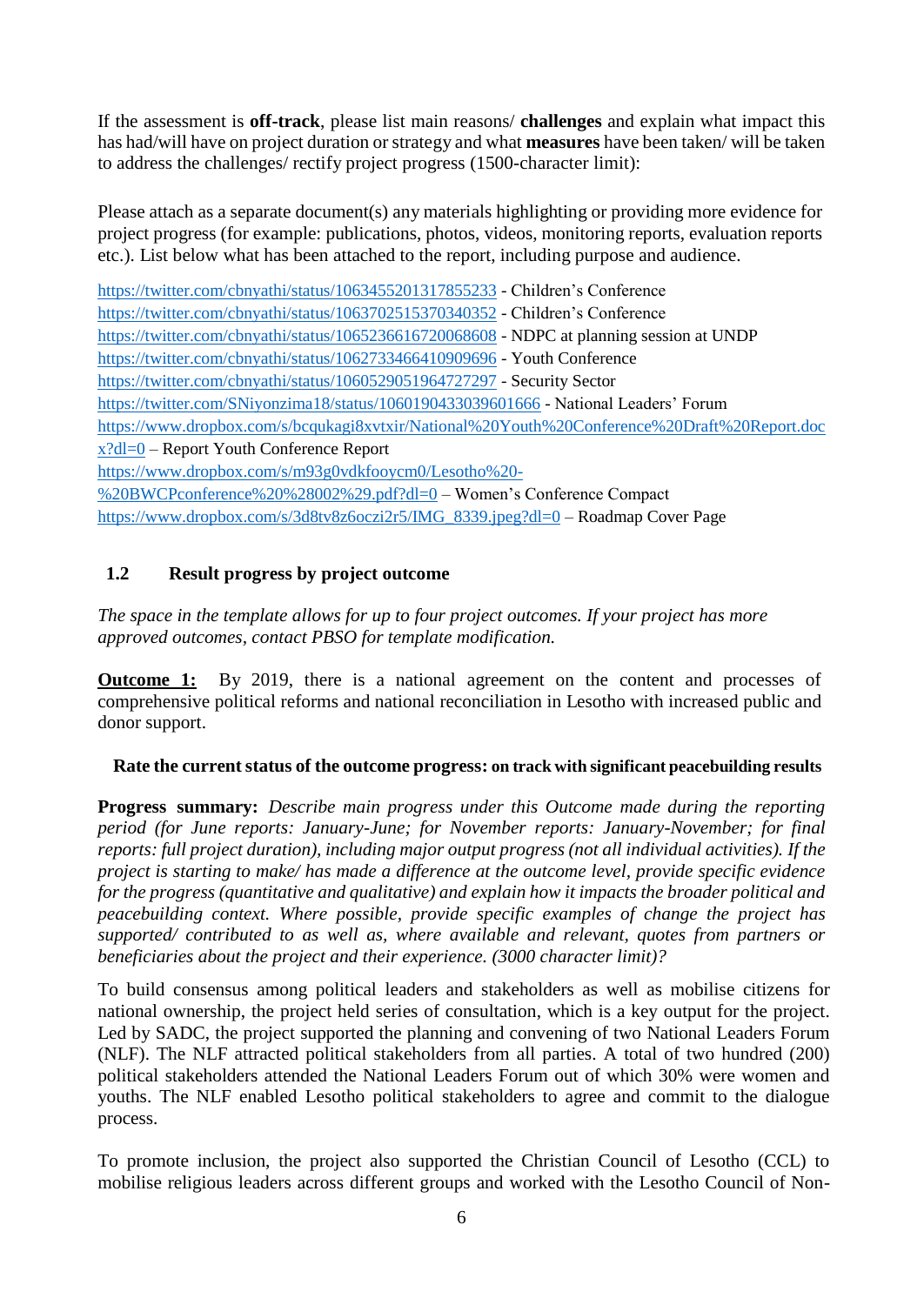Governmental Organisation (LCN) to ensure participation of civil society groups in the dialogue and reform process. The project further supported the government to publish and disseminate of the RoadMap Document to more than 2000 Basotho.

Another important and critical progress under the outcome is the formation of the National Dialogue Planning Committee (NDPC) following successful organization of the NLF. The project supported the full operationalization and functioning of the NDPC by providing technical and operational support that in effect guaranteed independence to the Committee.

In line with the project strategy of gender equality and women empowerment, the project supported capacity building of Basotho women to participate in effectively in the dialogue and reform process. Firstly, the project in collaboration with UN-Women supported the convening of the National Women Conference that led to the development of Basotho Women Compact, which is an articulation of the Lesotho that Basotho Women Want. A total of 250 Women representing divers' groups of women in Lesotho participated in the conference. Further, the project in collaboration with UN-Women trained 333 Basotho Women of all ages that have been nominated to participate at the conference with dialogue on advocacy and lobbying skills required to make meaningful impact at the National Dialogue Plenary.

To ensure youth participation, the project in collaboration with Ministry of Gender, Youth Sport and Recreation supported the planning and convening of the National Youth Conference. A total of 120 Basotho youth benefited from the conference out of which 60 (50%) were young women. This also led to the nomination and capacity building for 33 youths (17 young women and 16 young men) that will represent Basotho youth in the National Dialogue Plenary.

**Outcome 2:** By 2019, tensions and divisions within and amongst security services are reduced thereby enhancing the participation of the sector in the national dialogue and reform processes and enhancing public trust.

#### **Rate the current status of the outcome progress: on track**

#### **Progress summary:** *(see guiding questions under Outcome 1)*

As part of short-term stabilization support to the security sector, and to ensure that affected security officers and their families are reintegrated and rehabilitated, the project through the SADC and CCL provided psychosocial support to 180 members of the Lesotho Defense Force (LDF), Lesotho Mounted Police Service (LMPS), National Security Service (NSS) and the Lesotho Correctional Services (LCS). In order to support an integrated voice for the security and ensure coordinated representation of the security sector at the National Dialogue Plenary, the project in collaboration with SADC organused an intra and inter security service dialogue, and visioning that led to the development of a Joint Vision Docoment for all security forces. Overall 124 members of the security services (Army, Police, NSS and LCS) benefited from the dialogue out which 45 (36%) were female. To strengthen the strained reputation between security sector and the public, the project through SADC and in collaboration with the Ministry of Defence, organised a two-day public engagement and dialogue with security sector in order to smoothen relationship with key stakeholders. About 58 representatives of 25 organisations from the public service, parliament, academia, people with disabilities, traditional rulers, media, development partners, women's groups, CSOs, faith-based organisations and political parties were engaged.

**Outcome 3:** By 2019, a more informed Lesotho constituency is actively participating in political reforms and reconciliation efforts due to greater access to timely and accurate information on the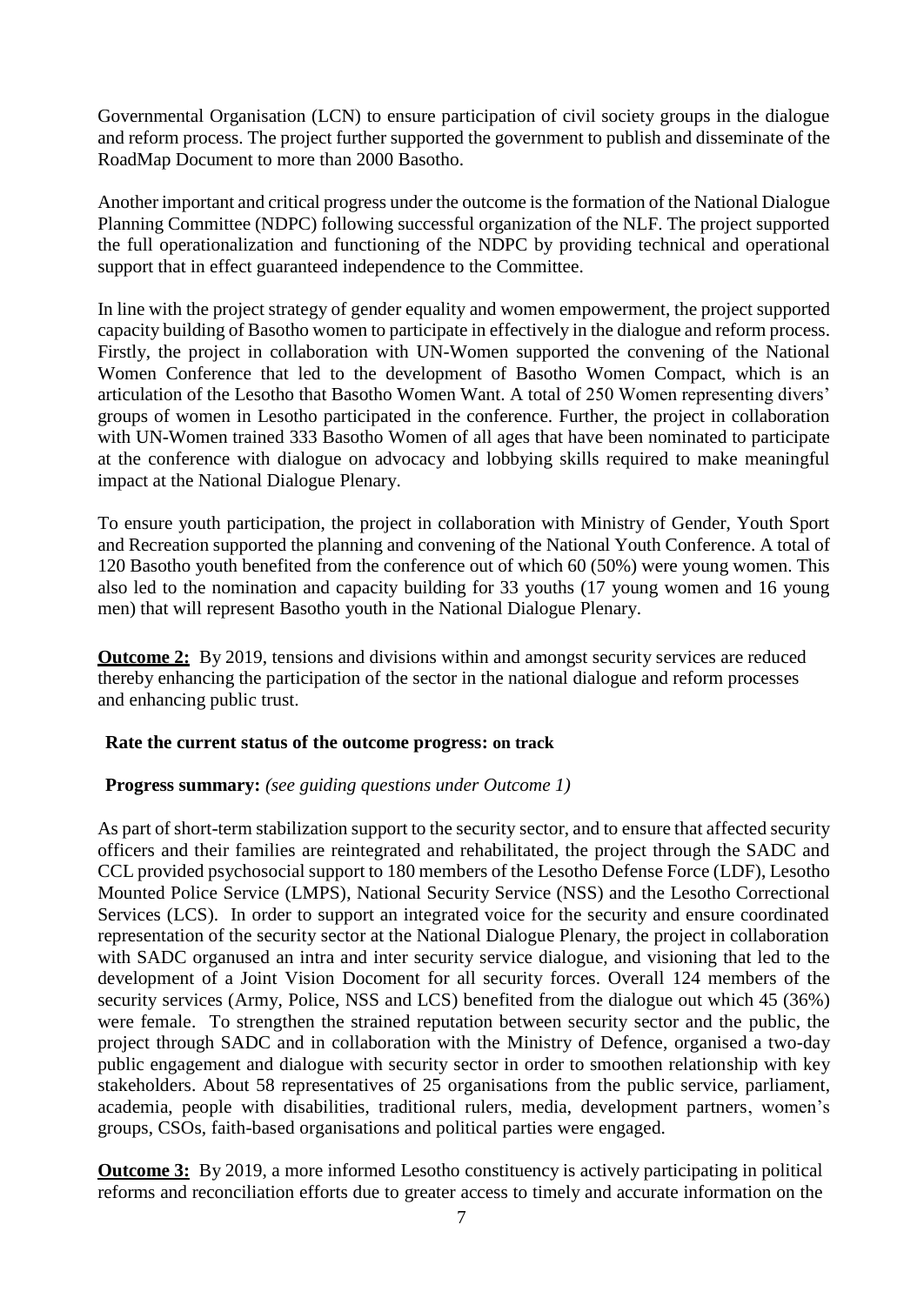national dialogue and reform processes

### **Rate the current status of the outcome progress: on track**

#### **Progress summary:** *(see guiding questions under Outcome 1)*

To ensure visibility of the project and communicate project information widely to the public, the project branded all project visibity materials including banners, pull-up and folders. The project has also published and widely disseminated the Roadmap as a means of publicizing the dialogue process as well ensuring that ordinary Basotho are engaged directly or indirectly.

#### **Outcome 4:**

#### **Rate the current status of the outcome progress: Please select one**

**Progress summary:** *(see guiding questions under Outcome 1)*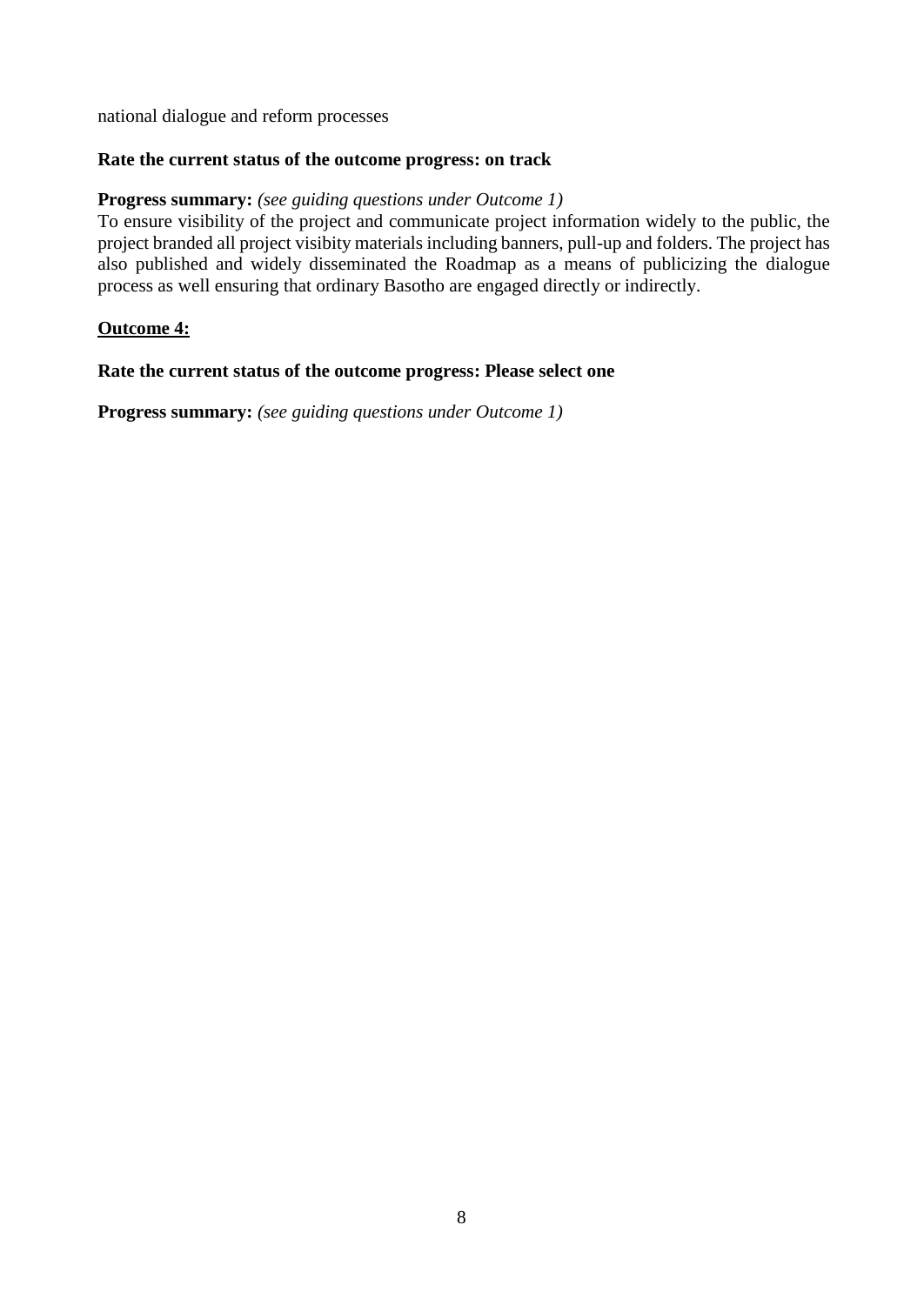## **1.3 Cross-cutting issues**

| <b>National ownership:</b><br>How<br>has<br>the<br>national<br>government<br>demonstrated ownership/commitment to the<br>project results and activities? Give specific<br>examples. (1500-character limit)                                                                                             | Government of Lesotho has demonstrated<br>The<br>leadership and commitment in this project. Firstly, the<br>Project Board is chaired by the Minister of Foreign<br>Affairs and International Relations with UNDP as co-<br>chair. Government is also represented at the Project<br>Implementation Committee by Senior Civil Servants at<br>the level of former government secretary, former<br>minsters, and directors. The Government has also<br>provided additional support such as office space for<br>National Dialogue Planning Committee (NDPC),<br>and allowances for the<br>accommodation, transport<br>NDPC. |
|--------------------------------------------------------------------------------------------------------------------------------------------------------------------------------------------------------------------------------------------------------------------------------------------------------|------------------------------------------------------------------------------------------------------------------------------------------------------------------------------------------------------------------------------------------------------------------------------------------------------------------------------------------------------------------------------------------------------------------------------------------------------------------------------------------------------------------------------------------------------------------------------------------------------------------------|
| <b>Monitoring:</b><br>Is the project M&E plan on track? What<br>monitoring methods and sources of evidence<br>are being/ have been used? Please attach any<br>monitoring- related reports for the reporting<br>period.                                                                                 | Yes, the project Monitoring is on track. The project has<br>developed monitoring log, lessons learnt log and issue<br>log to record and document risk and any other issues<br>that might arise.                                                                                                                                                                                                                                                                                                                                                                                                                        |
| <b>Evaluation:</b><br>Provide an update on the preparations for the<br>external evaluation for the project, especially<br>if within last 6 months of implementation or<br>final report. Confirm available budget for<br>evaluation.<br>$(1500$ -character limit)                                       | The Project has plan to conduct Mid-Term Evaluation<br>in March 2019, which would be 9 months after the<br>inception of the project.                                                                                                                                                                                                                                                                                                                                                                                                                                                                                   |
| <b>Catalytic effects (financial):</b><br>Did the project lead to any specific non-PBF<br>funding commitments? If yes, from whom<br>and how much? If not, have any specific<br>attempts been made to attract additional<br>financial contributions to the project and<br>beyond? (1500-character limit) | Yes, the project attracted non-PBF committed funding<br>from the EU in the amount of US\$ 280,000. The EU<br>has in principle also committed to providing additional<br>funding from the 2019 programming cycle and<br>additional funding for the reform after the dialogue.                                                                                                                                                                                                                                                                                                                                           |
| <b>Catalytic effects (non-financial):</b><br>Did the project create favourable conditions<br>for additional peacebuilding activities by<br>Government/ other donors? If yes, please<br>specify. (1500-character limit)                                                                                 | The consultation with various stakeholders and the<br>commitment from all parties to participate in the reform<br>process including the return of exiled opposition to<br>Lesotho to participate in the Dialogue has led to<br>renewed enthusiasm from ordinary Basotho towards<br>the dialogue and the overall reform process                                                                                                                                                                                                                                                                                         |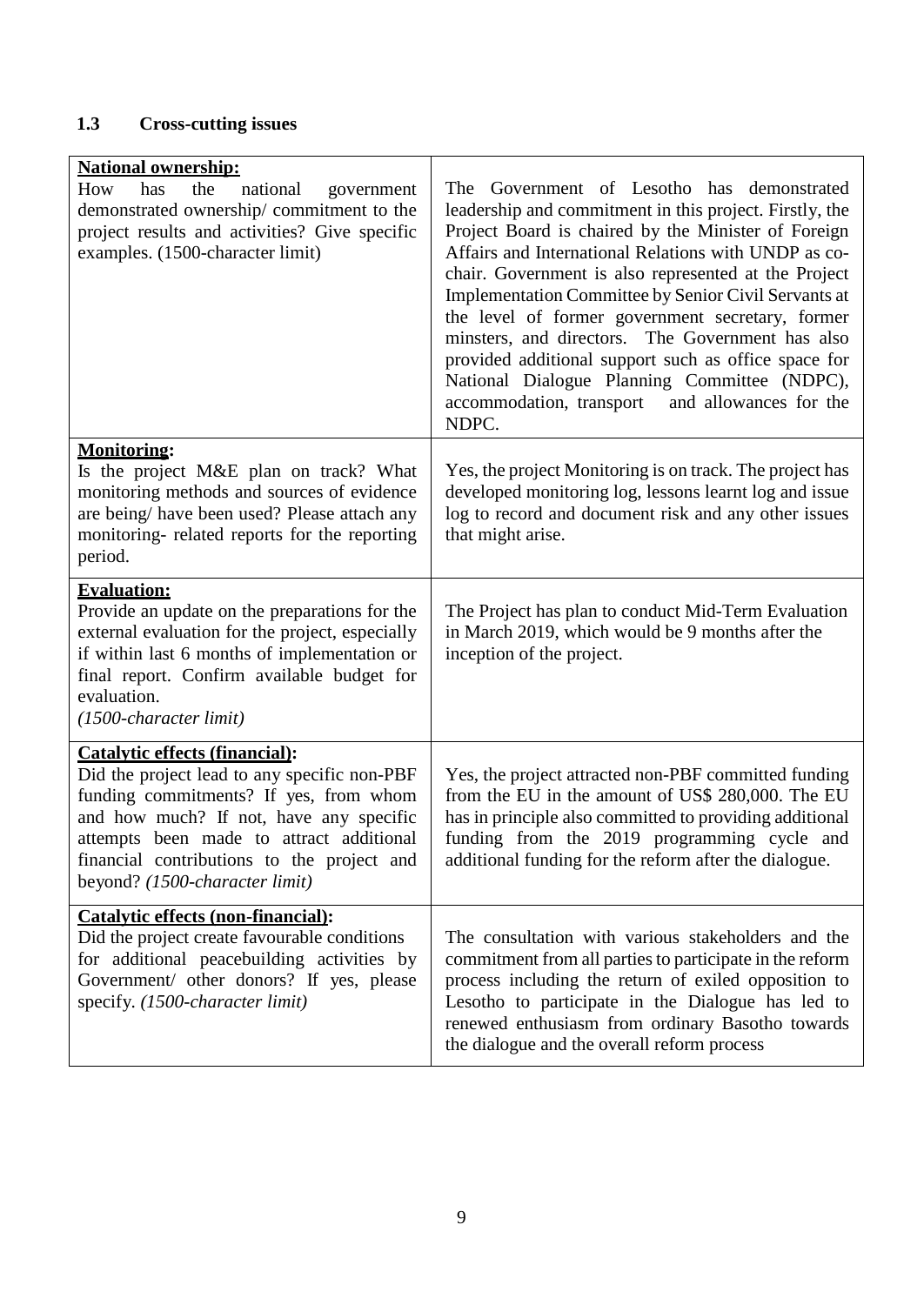| <b>Exit strategy/sustainability:</b><br>What steps have been taken to prepare for end<br>of project and help ensure sustainability of the<br>project results beyond PBF support<br>for this project? (1500-character limit) | The project is the first phase of a two-phase process.<br>The dialogue is the first phase while the reform is the<br>second phase. To ensure that outcomes and result of the<br>dialogue process is not lost. UNDP in collaboration<br>with government is planning a round table with<br>development partners to prepare for the outcome of the<br>dialogue and to mobilise support towards the reform.<br>Institutions such as the European Union has committed<br>to reform. The reform is an end it self and would put<br>Lesotho on the part of sustainable economic and<br>political development. The new UNDP CPD also<br>recognises reforms as central to its programme for the<br>next phase and will support the implementation of the<br>agreed Reforms Action Plan that will evolve from the<br>ongoing national dialogue. |
|-----------------------------------------------------------------------------------------------------------------------------------------------------------------------------------------------------------------------------|---------------------------------------------------------------------------------------------------------------------------------------------------------------------------------------------------------------------------------------------------------------------------------------------------------------------------------------------------------------------------------------------------------------------------------------------------------------------------------------------------------------------------------------------------------------------------------------------------------------------------------------------------------------------------------------------------------------------------------------------------------------------------------------------------------------------------------------|
| <b>Risk taking:</b><br>Describe how the project has responded to<br>risks that threatened the achievement of results.<br>Identify any new risks that have emerged since<br>the last report. $(1500$ -character limit)       | Threat of boycott from opposition was managed<br>$\bullet$<br>consultation,<br>through<br>regular<br>back-channel<br>preventive diplomacy by SADC and UNDP and<br>high-level diplomatic engagement by SADC Organ<br>Politicisation of the Project was managed through a<br>number of actions, notably the regular consultations<br>and briefing with all stakeholders<br>Unintended exclusion<br>of<br>minority/marginalized:<br>Targeted consultations<br>held for<br>various<br>were<br>minority/marginalized<br>including<br>groups<br>women,<br>youths, elders, and children. Other minority groups<br>such LGBTI, PLWHA, PWD etc. was also considered<br>across all conferences.                                                                                                                                                 |
| <b>Gender equality:</b><br>In the reporting period, which activities have<br>taken place with a specific focus on<br>addressing issues of gender equality or<br>women's empowerment? (1500-character<br>limit)              | A number of gender-focused and women empowerment<br>activities have taken place so far. They include, the<br>national women conference that brought over 250<br>Basotho women together to developed and led to the<br>development of a National Women Compact, the youth<br>conference that brought over 120 youth (60 young<br>women) together that also led to the development of<br>National Youth Compact and the children conference<br>that brought children from 10-15 together to share their<br>perspective on the Lesotho that they want.                                                                                                                                                                                                                                                                                   |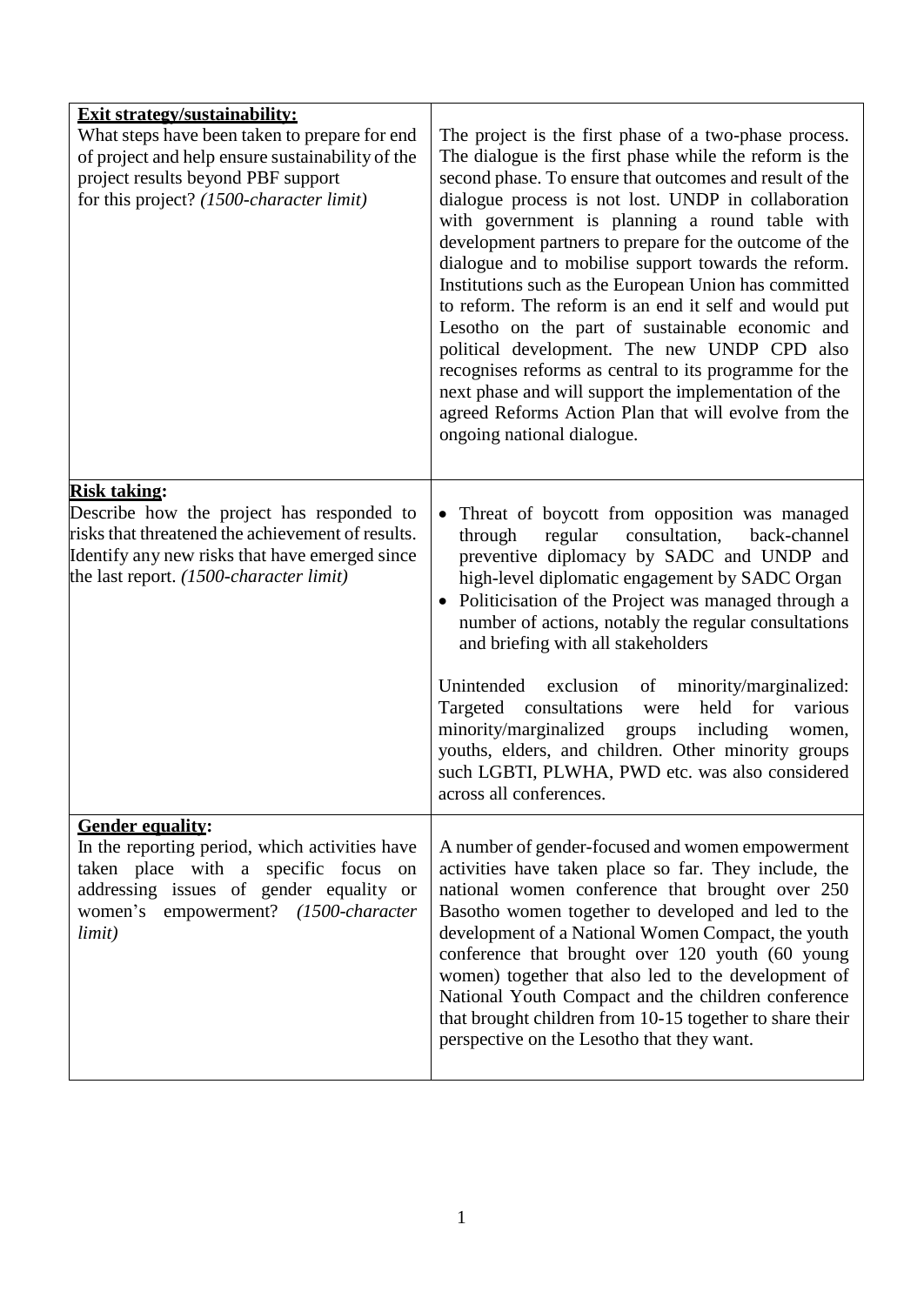| Other:                                        |                                                         |
|-----------------------------------------------|---------------------------------------------------------|
| Are there any other issues concerning project | The project could have benefitted from additional       |
| implementation that you want to share,        | funding to increase staff capacity. There is a need for |
| including any capacity needs of the recipient | full time communication Officer and the separation of   |
| organizations? (1500-character limit)         | Monitoring and Evaluation and reporting function.       |
|                                               | UNDP continues to engage other donors to moblise        |
|                                               | additional resources.                                   |
|                                               |                                                         |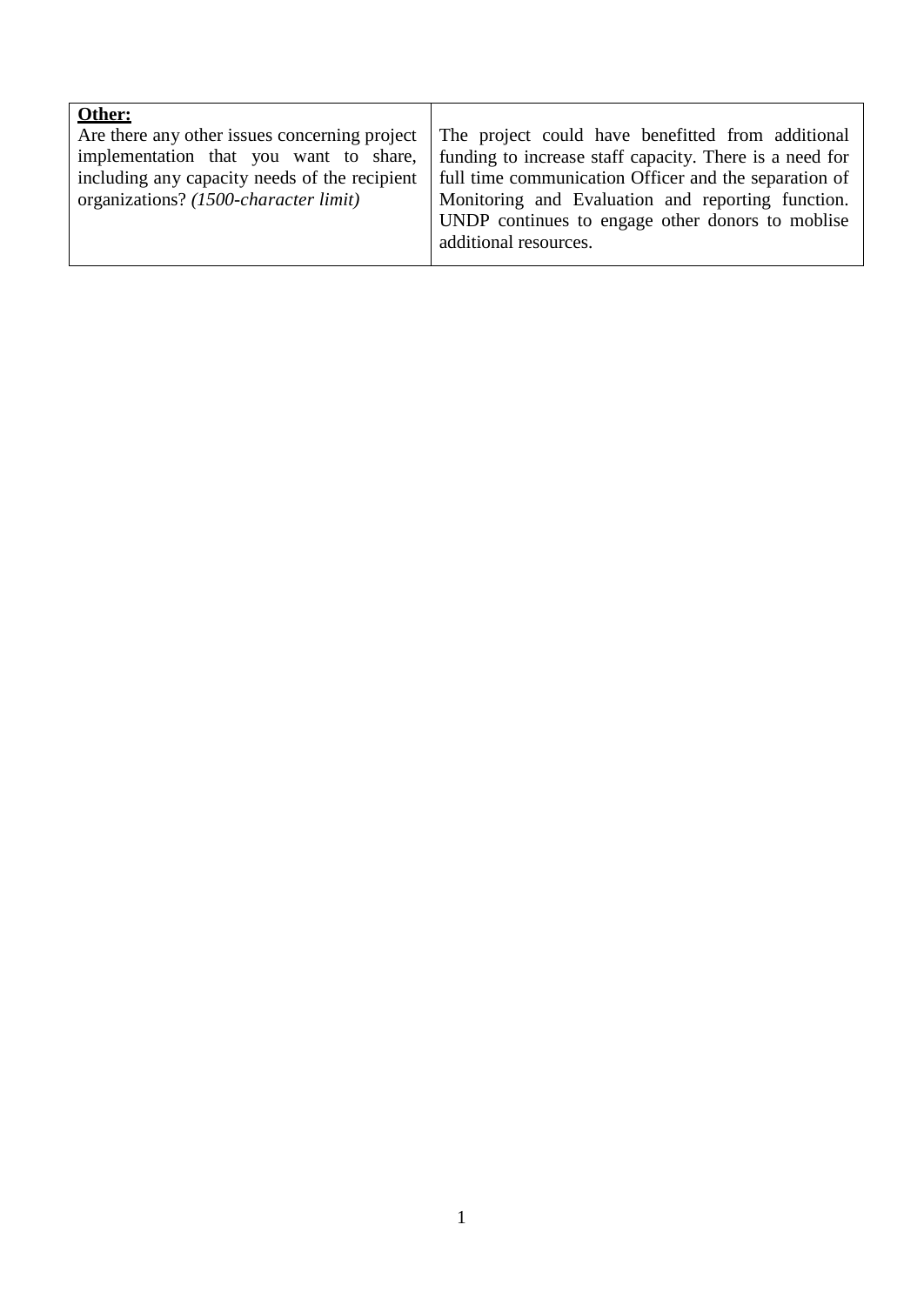## **1.3 INDICATOR BASED PERFORMANCE ASSESSMENT***:*

Using the Project Results Framework as per the approved project document or any amendments- provide an update on the achievement of key indicators at both the outcome and output level in the table below (if your project has more indicators than provided in the table, select the most relevant ones with most relevant progress to highlight). Where it has not been possible to collect data on indicators, state this and provide any explanation. Provide gender and age disaggregated data. (300 characters max per entry)

|                     | <b>Performance</b>   | <b>Indicator</b> | <b>End of project</b>         | <b>Current indicator</b> | <b>Reasons for</b>    | <b>Adjustment of</b> |
|---------------------|----------------------|------------------|-------------------------------|--------------------------|-----------------------|----------------------|
|                     | <b>Indicators</b>    | <b>Baseline</b>  | <b>Indicator</b>              | progress                 | <b>Variance/Delay</b> | target (if any)      |
|                     |                      |                  | <b>Target</b>                 |                          | (if any)              |                      |
|                     |                      |                  |                               |                          |                       |                      |
| <b>Outcome 1</b>    | <b>Indicator 1.1</b> | National         | National dialogue and         | Work in progress, the    | Consensus building    | N/A                  |
| By 2019, there is a | National             | Reforms          | reform process                | <b>National Dialogue</b> | on inclusive          |                      |
| national agreement  | agreement on core    | Roadmap          | and outcome document          | Plenary where all        | participation took    |                      |
| on the content and  | objectives and       | proposed by      | collectively                  | stakeholders will do a   | longer than expected  |                      |
| processes of        | areas of the         | Govt             | agreed by, GoL political      | diagnostic assessment    |                       |                      |
| comprehensive       | political reform in  |                  | parties; traditional leaders; | of all                   |                       |                      |
| political reforms   | Lesotho              |                  | civil society (youth/women    | that needs to be         |                       |                      |
| and national        | collectively         |                  | organizations); religious     | reformed is planned      |                       |                      |
| reconciliation n in | agreed.              |                  | leaders; academia; media      | for November 26-28       |                       |                      |
| Lesotho with        |                      |                  | and citizens of Lesotho,      |                          |                       |                      |
| increased public    |                      |                  | by<br>and<br>supported        |                          |                       |                      |
| and donor support.  |                      |                  | development                   |                          |                       |                      |
|                     |                      |                  | partners.                     |                          |                       |                      |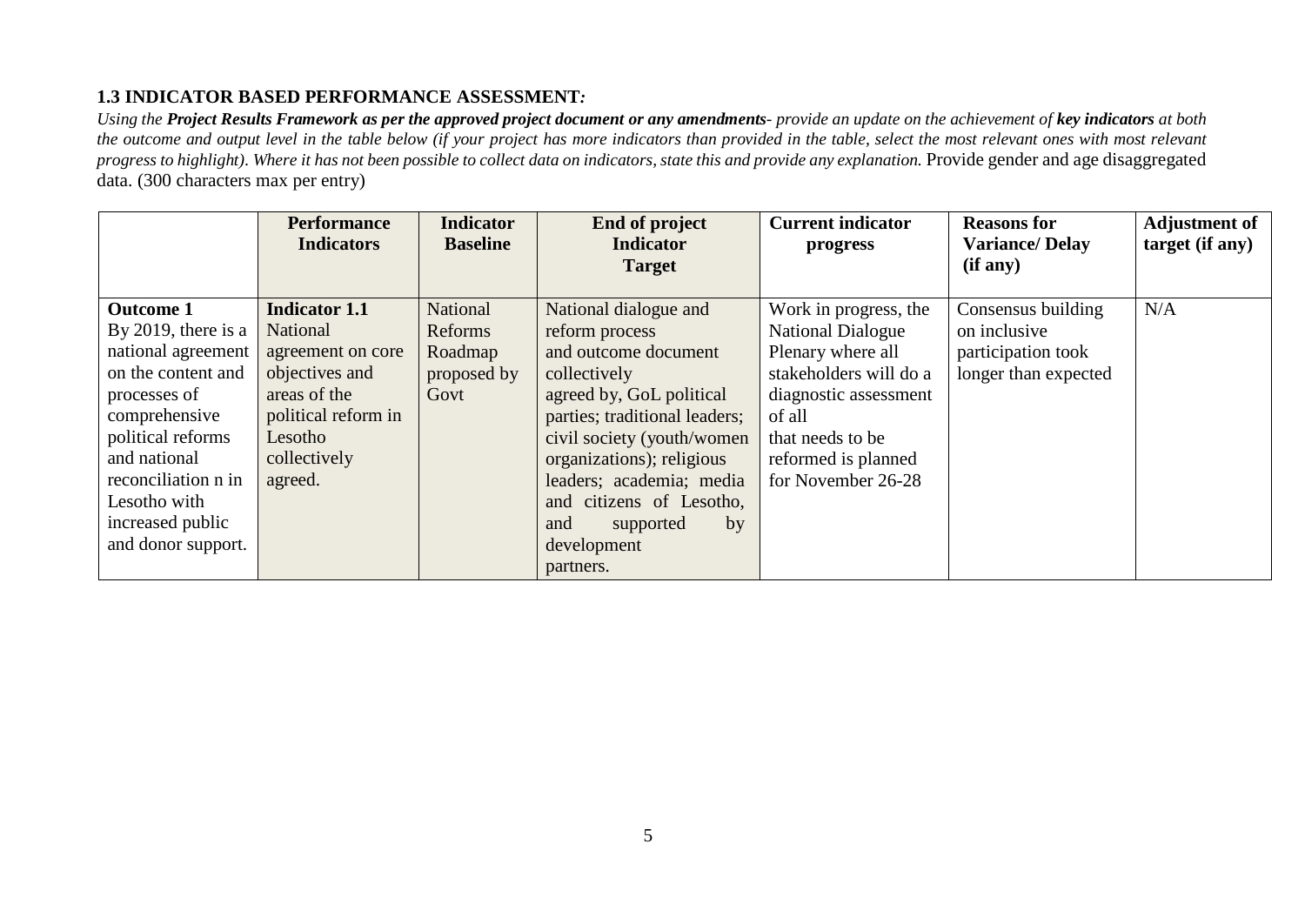|                                                                     | <b>Performance</b><br><b>Indicators</b>                                                                                                                                                      | <b>Indicator</b><br><b>Baseline</b>                                               | End of project<br><b>Indicator Target</b>                                                                                                                                                                                                                                    | <b>Current indicator</b><br>progress                                                                                                                                                                                                          | <b>Reasons for</b><br>Variance/<br><b>Delay</b><br>(if any) | Adjustme<br>nt of<br>target (if<br>any) |
|---------------------------------------------------------------------|----------------------------------------------------------------------------------------------------------------------------------------------------------------------------------------------|-----------------------------------------------------------------------------------|------------------------------------------------------------------------------------------------------------------------------------------------------------------------------------------------------------------------------------------------------------------------------|-----------------------------------------------------------------------------------------------------------------------------------------------------------------------------------------------------------------------------------------------|-------------------------------------------------------------|-----------------------------------------|
|                                                                     | Indicator 1.2<br>Indicator 1.3                                                                                                                                                               |                                                                                   |                                                                                                                                                                                                                                                                              |                                                                                                                                                                                                                                               |                                                             |                                         |
| Output 1.1<br>National<br><b>Leaders Forum</b><br>(NLF)<br>convened | Indicator 1.1.1<br>Level, perception<br>and motivation of<br>participation of<br>key national<br>Leaders and<br>Political parties<br>that participate in<br>National<br><b>Leaders Forum</b> | No NLF to<br>guide the<br>national<br>dialogues<br>processes on<br>Reform Roadmap | Participation of key<br>stakeholders from<br>different institutions and<br>communities such as<br>principal Chiefs,<br><b>Traditional Rulers, and</b><br>political parties. Media,<br>women's group, youth<br>groups amongst others in<br>the 2018 National Leaders<br>Forum | All political parties<br>(33) registered with the<br><b>Elections Management</b><br>body; principal chiefs<br>$(22)$ ; Business,<br>academia, religious<br>leaders (150) attended<br>both the 1st and<br>2nd National<br><b>Leaders Forum</b> | N/A                                                         | N/A                                     |
|                                                                     |                                                                                                                                                                                              |                                                                                   |                                                                                                                                                                                                                                                                              |                                                                                                                                                                                                                                               |                                                             |                                         |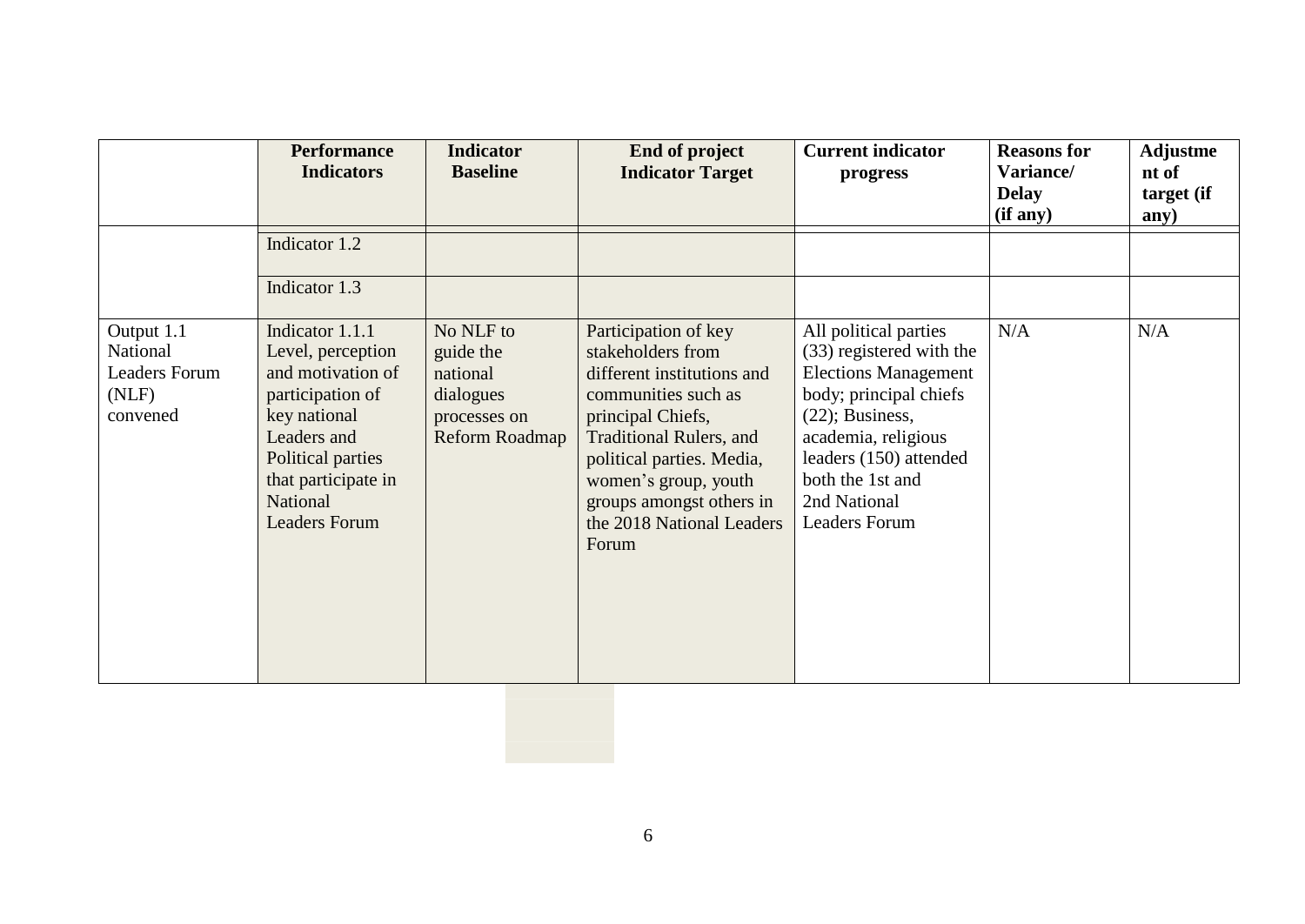| <b>Performance</b><br><b>Indicators</b>                                                                                                                             | <b>Indicator</b><br><b>Baseline</b>                                                                                                  | <b>End of project</b><br><b>Indicator Target</b>                                                                                                                                                                                                  | <b>Current indicator</b><br>progress                                                                                                                                                                                                         | <b>Reasons for</b><br>Variance/<br>Delay (if any) | <b>Adjustment of</b><br>target (if any) |
|---------------------------------------------------------------------------------------------------------------------------------------------------------------------|--------------------------------------------------------------------------------------------------------------------------------------|---------------------------------------------------------------------------------------------------------------------------------------------------------------------------------------------------------------------------------------------------|----------------------------------------------------------------------------------------------------------------------------------------------------------------------------------------------------------------------------------------------|---------------------------------------------------|-----------------------------------------|
| Indicator 1.1.2<br>Multi-stakeholders<br>and multi-sectoral<br><b>National Dialogue</b><br>Planning<br>Committee (NDPC)<br>composed,<br>mandated and<br>inaugurated | No multi-<br>sectoral-multi<br>stakeholder<br>National<br>Dialogue<br>Planning<br>Committee<br>(NDPC)<br>constituted in<br>the past. | Multi-sectoral- multi<br>stakeholder National<br>Dialogue Planning<br>Committee (NDPC)<br>agreed, composed and<br>publicity communicated<br>Target 2: At least 30%<br>of member of the<br>NDPC to be women<br>and youth between 15<br>- 35 years. | <b>National Dialogue</b><br><b>Planning Committee</b><br>(NDPC) with at least<br>30% of members<br>being women and<br>youth between 15-35<br>is fully constituted by<br>15 members. The<br>Committee has been<br>gazetted and<br>inaugurated |                                                   |                                         |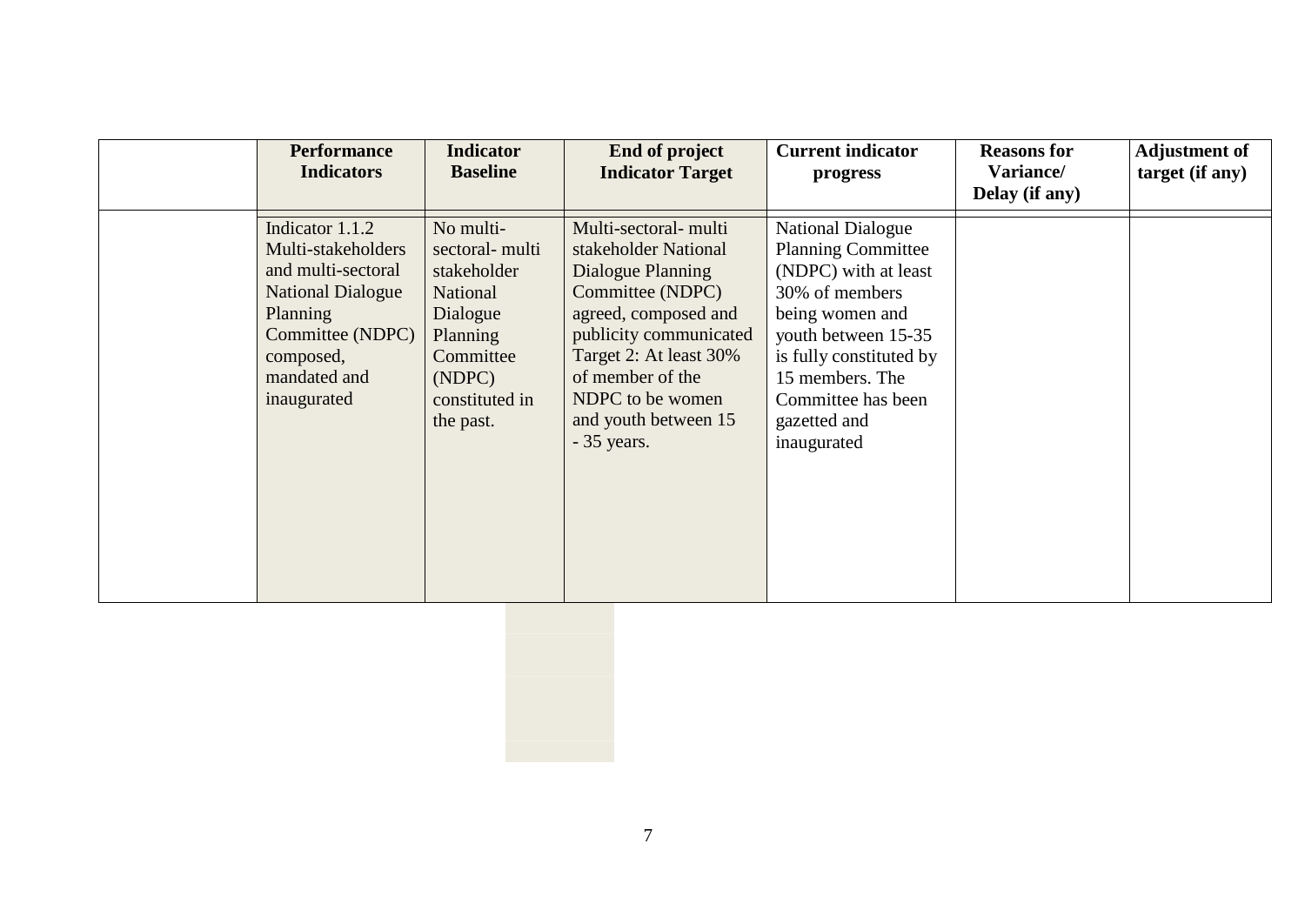|                                                                                                                                                             | <b>Performance</b><br><b>Indicators</b>                                                                            | <b>Indicator</b><br><b>Baseline</b>                                                                                                                                                                                                                                                                                      | End of project<br><b>Indicator Target</b>                                                                                                                                                                                                                                                                         | <b>Current indicator</b><br>progress                                                                                                                                                              | <b>Reasons for</b><br>Variance/<br>Delay (if<br>any) | <b>Adjustment</b><br>of target<br>(if any) |
|-------------------------------------------------------------------------------------------------------------------------------------------------------------|--------------------------------------------------------------------------------------------------------------------|--------------------------------------------------------------------------------------------------------------------------------------------------------------------------------------------------------------------------------------------------------------------------------------------------------------------------|-------------------------------------------------------------------------------------------------------------------------------------------------------------------------------------------------------------------------------------------------------------------------------------------------------------------|---------------------------------------------------------------------------------------------------------------------------------------------------------------------------------------------------|------------------------------------------------------|--------------------------------------------|
| Output 1.2<br>Two multi-<br>stakeholder<br>dialogue<br>National<br>Plenaries<br>convened by<br>the National<br>Dialogue<br>Planning<br>Committee<br>(NDPC). | Indicator 1.2.1<br>Level of participation<br>and satisfaction of<br>National stakeholders in<br>dialogue plenaries | 1 Baseline: No<br>dialogue structures.<br>2 Baseline:<br>70% percent of the<br>population does not<br>possess the<br>knowledge of<br>democratic and<br>development<br>processes<br>That will enable them<br>to participate.55<br>% of the population<br>do not have the<br>sufficient<br>opportunities<br>to participate | Target 1: Dialogue<br>structures with<br>participation of key<br>stakeholders from<br>different institutions<br>and communities such<br>as principal Chiefs,<br><b>Traditional Rulers, and</b><br>political parties. Media,<br>women's group, youth<br>groups amongst others<br>in the 2018<br>National Dialogue. | Work in progress, the<br><b>National Dialogue</b><br>Plenary where all<br>stakeholders will do a<br>diagnostic assessment<br>of all that needs to be<br>reformed is planned<br>for November 26-28 | N/A                                                  | N/A                                        |
|                                                                                                                                                             |                                                                                                                    |                                                                                                                                                                                                                                                                                                                          |                                                                                                                                                                                                                                                                                                                   |                                                                                                                                                                                                   |                                                      |                                            |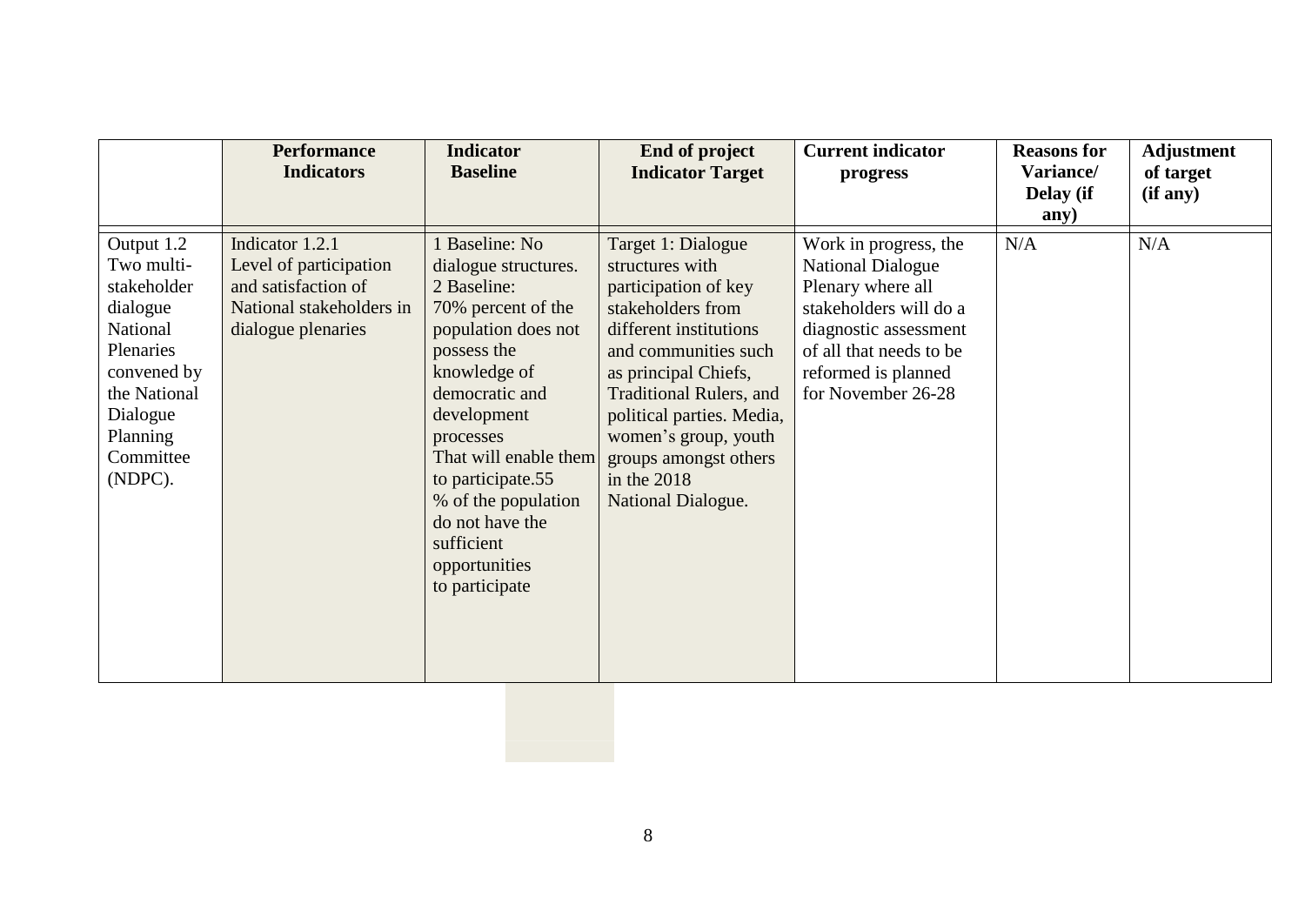| <b>Performance</b><br><b>Indicators</b>                                                                                                                                                                                                                                                               | <b>Indicator</b><br><b>Baseline</b>                                                                                                                                                   | <b>End of project</b><br><b>Indicator Target</b>                                                                                                                                                                                     | <b>Current indicator</b><br>progress                                                                                                                                                                 | <b>Reasons for</b><br>Variance/<br>Delay (if any) | <b>Adjustment of</b><br>target (if any) |
|-------------------------------------------------------------------------------------------------------------------------------------------------------------------------------------------------------------------------------------------------------------------------------------------------------|---------------------------------------------------------------------------------------------------------------------------------------------------------------------------------------|--------------------------------------------------------------------------------------------------------------------------------------------------------------------------------------------------------------------------------------|------------------------------------------------------------------------------------------------------------------------------------------------------------------------------------------------------|---------------------------------------------------|-----------------------------------------|
| Indicator 1.2.2<br>No of substantive<br>dialogue agendas<br>that lead to<br>concrete<br>recommendations<br>on political<br>reforms<br>Gender and age<br>sensitive<br>deliberations of the<br>national dialogue<br>processes with<br>concrete<br>recommendations<br>on the roles of<br>women and youth | Roadmap. No reform<br>has been agreed since<br>the 2015 snap<br>election<br>No women and<br>youth focused<br>agendas and/or<br>training for national<br>dialogue done in the<br>past. | At least agreement<br>reached on key reform<br>areas; security,<br>constitutional/<br>political and public<br>service<br>At least 60% nominated<br>women trained and<br>capacitated to<br>contribute to national<br>dialogue process | Work in progress, the<br><b>National Dialogue</b><br>Plenary where all<br>stakeholders will do a<br>diagnostic<br>assessment of all that<br>needs to be reformed<br>is planned for<br>November 26-28 | N/A                                               | N/A                                     |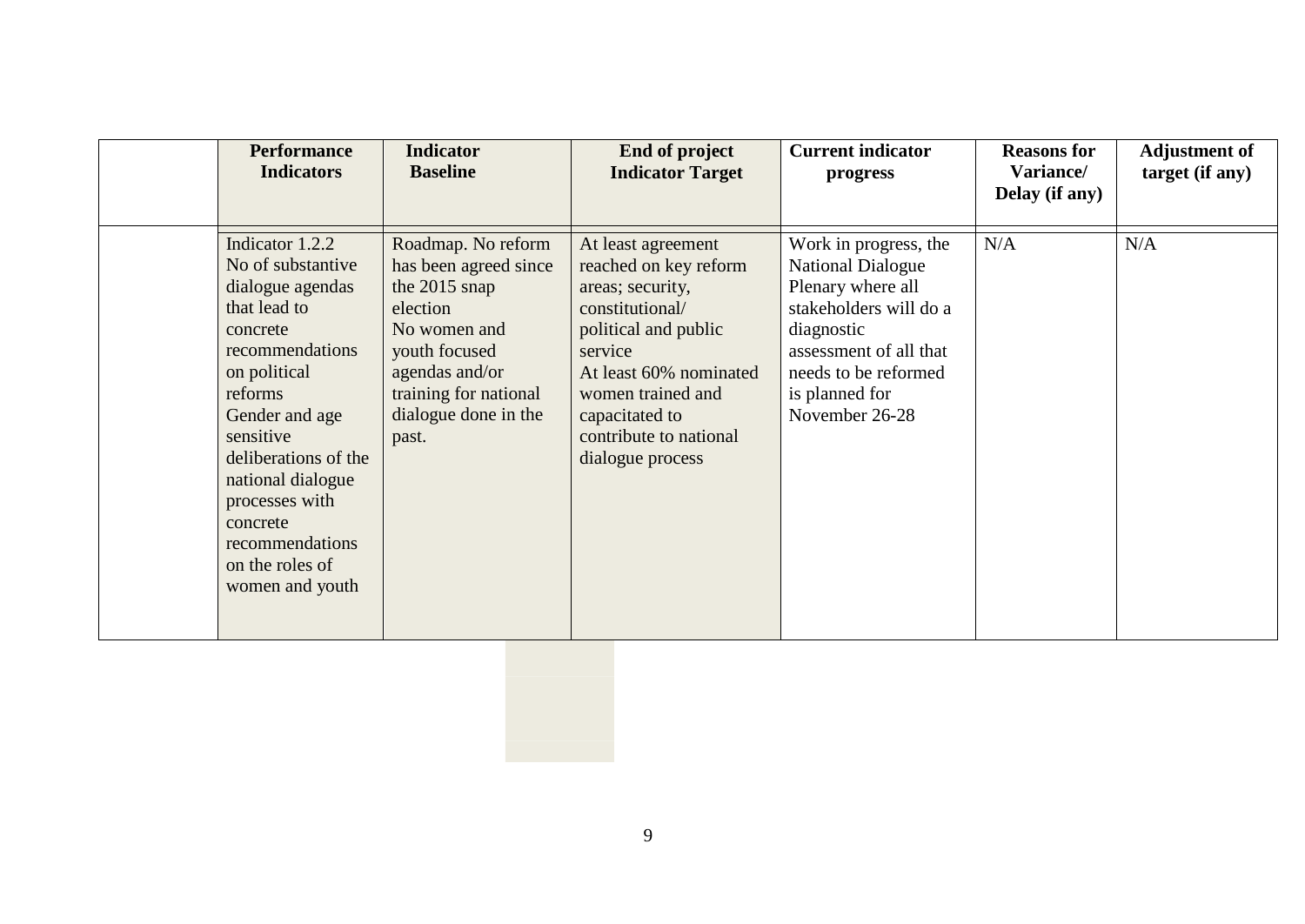|                                                             | <b>Performance</b><br><b>Indicators</b>                                             | <b>Indicator</b><br><b>Baseline</b>                                     | End of project<br><b>Indicator Target</b>                                                                                                                                                                        | <b>Current indicator</b><br>progress                                                                                                                                                                     | <b>Reasons for</b><br>Variance/<br>Delay (if any) | <b>Adjustment</b><br>of target (if<br>any) |
|-------------------------------------------------------------|-------------------------------------------------------------------------------------|-------------------------------------------------------------------------|------------------------------------------------------------------------------------------------------------------------------------------------------------------------------------------------------------------|----------------------------------------------------------------------------------------------------------------------------------------------------------------------------------------------------------|---------------------------------------------------|--------------------------------------------|
|                                                             |                                                                                     |                                                                         | 2. At least one national<br>women conference held<br>to articulate women's<br>view and contributions                                                                                                             | Achieved. NWC held and<br>women's position for<br>the reforms articulated<br>and representation agreed<br>on.                                                                                            |                                                   |                                            |
| Output 1.3<br>76 in-district<br>consultations<br>undertaken | Indicator 1.3.1<br>Number of districts<br>& community<br>consultations<br>conducted | No community<br>consultations<br>in post 2015 elections<br>(No Baseline | Target 1: At least 76<br>community dialogues<br>held across 10 districts<br>Target 2: At least 30<br>percent of training<br>facilitators and<br>coordinators to be women<br>and Youth between 15 to<br>35 years. | Work in progress, the<br><b>National Dialogue</b><br>Plenary<br>where all stakeholders<br>will do a diagnostic<br>assessment of all that<br>needs to be reformed is<br>planned for November<br>$26 - 28$ | N/A                                               | N/A                                        |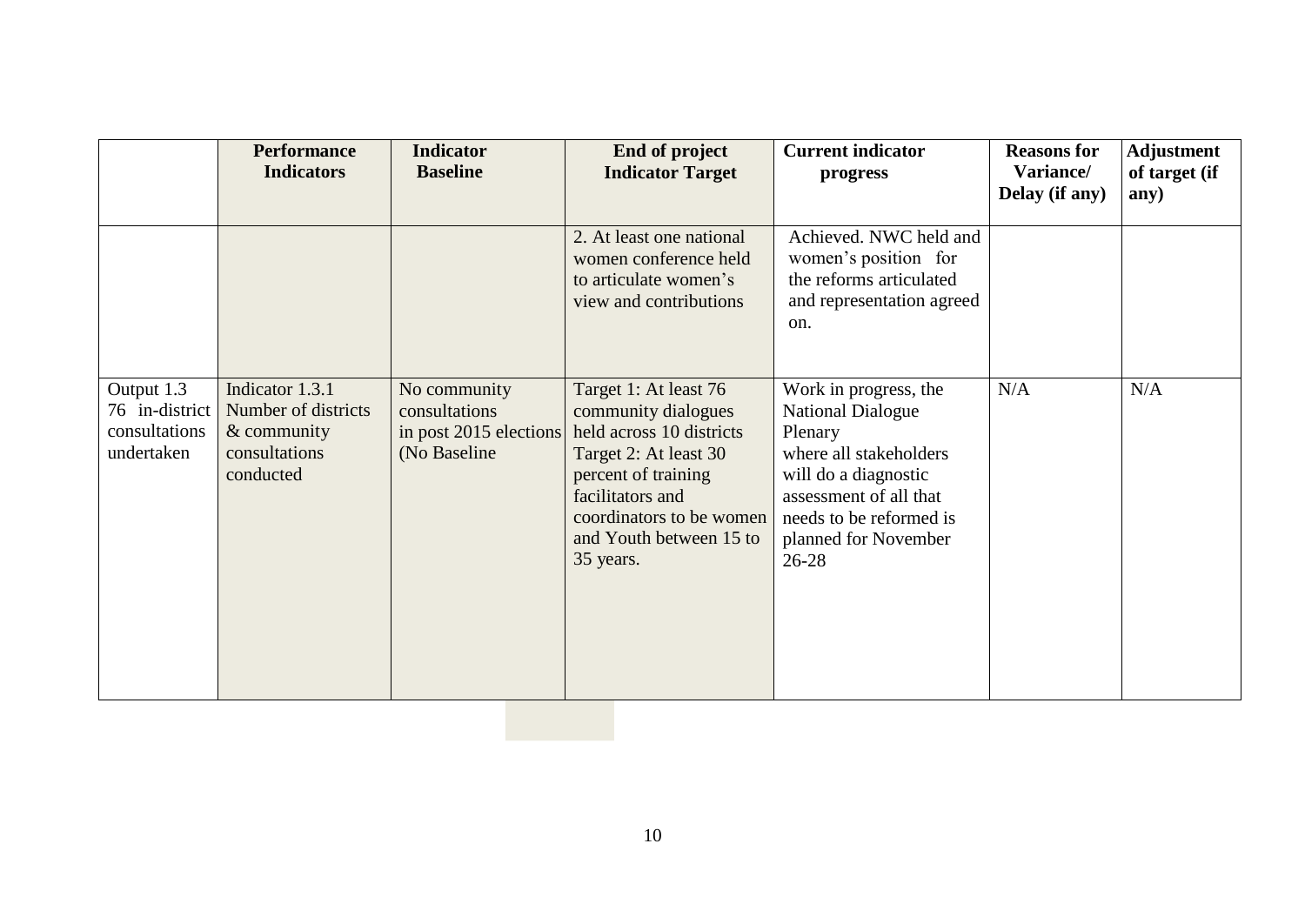|                                                                                             | <b>Performance</b><br><b>Indicators</b>                                                                                              | <b>Indicator</b><br><b>Baseline</b>                         | End of project<br><b>Indicator Target</b>                                                                                         | <b>Current indicator</b><br>progress                                                                                                                                                                 | <b>Reasons for</b><br>Variance/<br>Delay (if any) | <b>Adjustmen</b><br>t of target<br>(if any) |
|---------------------------------------------------------------------------------------------|--------------------------------------------------------------------------------------------------------------------------------------|-------------------------------------------------------------|-----------------------------------------------------------------------------------------------------------------------------------|------------------------------------------------------------------------------------------------------------------------------------------------------------------------------------------------------|---------------------------------------------------|---------------------------------------------|
|                                                                                             | Indicator 1.3.2<br>No of women group<br>and youth groups that<br>participate<br>in<br>community<br>consultations                     | No baseline. This is<br>the first district<br>consultations | At least 30% of<br>community consultation<br>participants to be<br>women/ youth between<br>15-35 years.                           | Work in progress, the<br><b>National Dialogue</b><br>Plenary where all<br>stakeholders will do a<br>diagnostic assessment<br>of all that needs to be<br>reformed is planned<br>for<br>November 26-28 | N/A                                               | N/A                                         |
| Output 1.4                                                                                  | Indicator 1.4.1                                                                                                                      |                                                             |                                                                                                                                   |                                                                                                                                                                                                      |                                                   |                                             |
|                                                                                             | Indicator 1.4.2                                                                                                                      |                                                             |                                                                                                                                   |                                                                                                                                                                                                      |                                                   |                                             |
| <b>Outcome 2</b><br>By 2019,<br>tensions and<br>divisions within<br>and amongst<br>security | Indicator 2.1<br>National dialogue<br>process and outcome<br>inclusive of security<br>vision with broader<br>security sector buy-in, | No existing inter-<br>agency vision and<br>strategy         | Comprehensive e<br>security sector vision<br>and strategy developed<br>and affected officers<br>rehabilitated and<br>reintegrated | Work in progress, the<br><b>National Dialogue</b><br>Plenary where all<br>stakeholders will do a<br>diagnostic assessment<br>of all that needs to be<br>reformed is planned<br>for November 26-28    | N/A                                               | N/A                                         |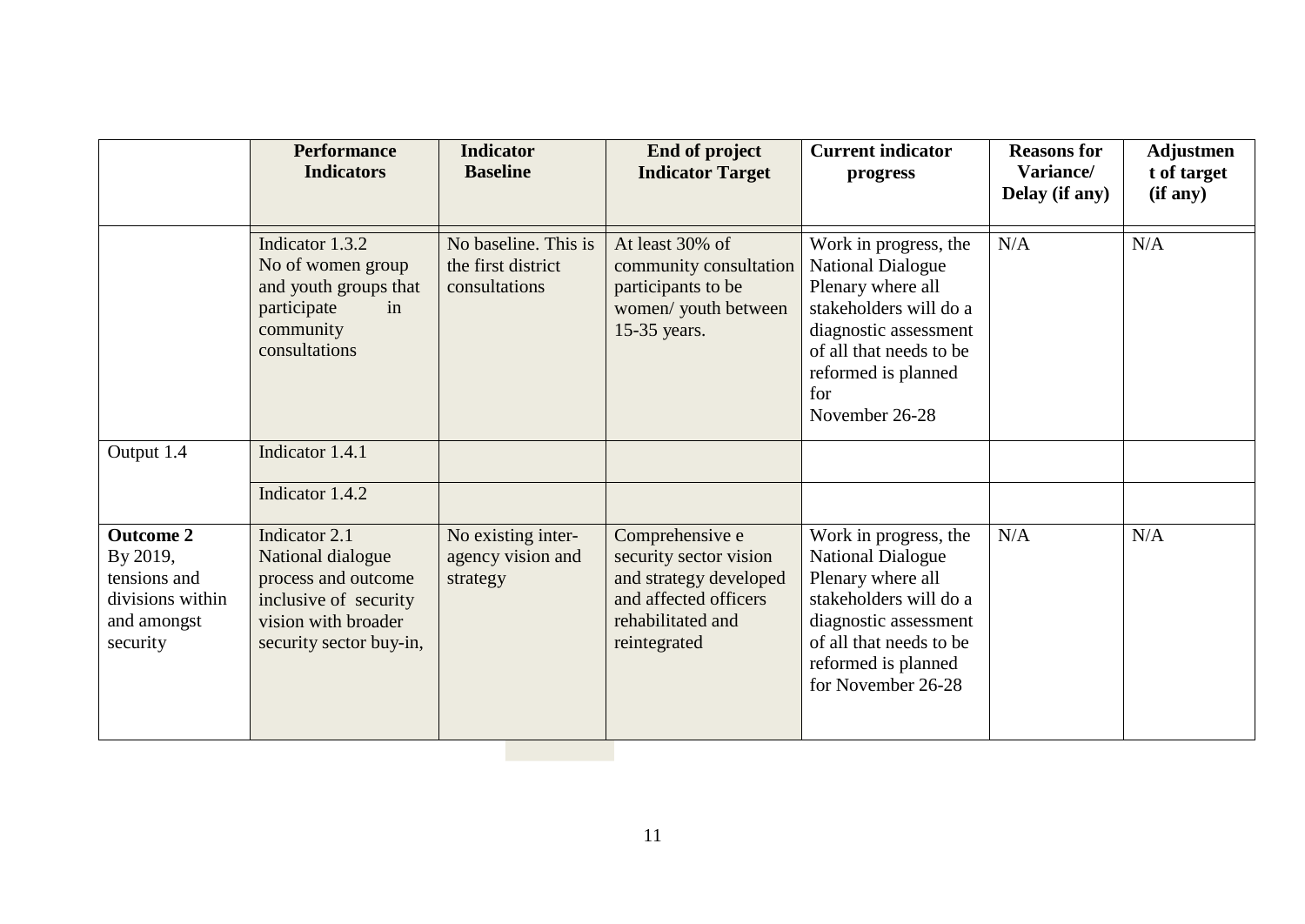|                                                                                                   | <b>Performance</b><br><b>Indicators</b>                                                                                                                                      | <b>Indicator</b><br><b>Baseline</b>                                | End of project<br><b>Indicator Target</b>                                                                                  | <b>Current indicator</b><br>progress                                                                                | <b>Reasons for</b><br>Variance/<br>Delay (if any) | <b>Adjustment</b><br>of target (if<br>any) |
|---------------------------------------------------------------------------------------------------|------------------------------------------------------------------------------------------------------------------------------------------------------------------------------|--------------------------------------------------------------------|----------------------------------------------------------------------------------------------------------------------------|---------------------------------------------------------------------------------------------------------------------|---------------------------------------------------|--------------------------------------------|
| services are<br>reduced thereby<br>enhancing the<br>participation of the                          | participation and<br>guaranteed safety<br>assurances"                                                                                                                        |                                                                    |                                                                                                                            |                                                                                                                     |                                                   |                                            |
| sector in the<br>national dialogue                                                                | Indicator 2.2                                                                                                                                                                |                                                                    |                                                                                                                            |                                                                                                                     |                                                   |                                            |
| and reform<br>processes and<br>enhancing public<br>trust.                                         | Indicator 2.3                                                                                                                                                                |                                                                    |                                                                                                                            |                                                                                                                     |                                                   |                                            |
| Output 2.1<br>Members<br>of the<br>Services<br>Security<br>and their families<br>reintegrated and | Indicator 2.1.1<br>No of Officers<br>(exiled, tortured $\&$<br>detained)<br>rehabilitated and<br>reintegrated by<br>2019 from LDF<br>$(360)$ , LMPS $(85)$<br>and NSS $(60)$ | No rehabilitation<br>or reintegration<br>has been<br>concluded yet | At least 50% of<br>affected officers across<br>the three security<br>agencies rehabilitated<br>and reintegrated by<br>2019 | Work in progress,<br>this is ongoing.<br>Psychosocial support<br>being provided<br>(include number if<br>available) |                                                   |                                            |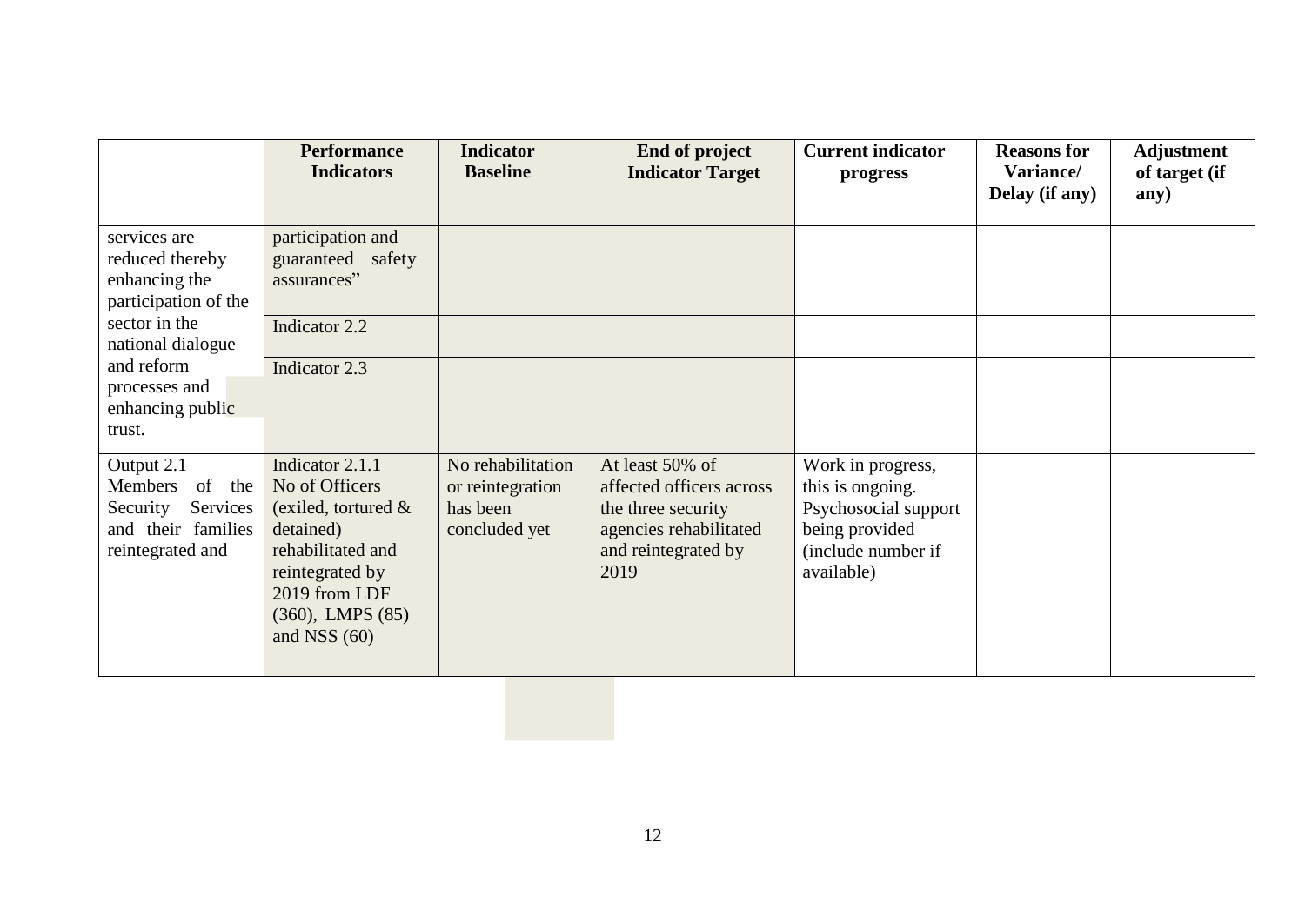|                                                                                                                                                | <b>Performance</b><br><b>Indicators</b>                                                                                                    | <b>Indicator</b><br><b>Baseline</b>                                                                                                                          | <b>End of project</b><br><b>Indicator Target</b>                                                                                    | <b>Current indicator</b><br>progress  | <b>Reasons for</b><br>Variance/<br>Delay (if any) | <b>Adjustment of</b><br>target (if any) |
|------------------------------------------------------------------------------------------------------------------------------------------------|--------------------------------------------------------------------------------------------------------------------------------------------|--------------------------------------------------------------------------------------------------------------------------------------------------------------|-------------------------------------------------------------------------------------------------------------------------------------|---------------------------------------|---------------------------------------------------|-----------------------------------------|
| rehabilitated<br>and contributing<br>to the<br>national<br>dialogue<br>process.                                                                | Indicator 2.1.2                                                                                                                            |                                                                                                                                                              |                                                                                                                                     |                                       |                                                   |                                         |
| Output 2.2<br>Security sector<br>entities engaged<br>and supported<br>to contribute to<br>sectoral vision<br>to inform<br>national<br>reforms" | Indicator 2.2.1<br>Gender sensitive<br>security sector vision<br>developed to informed<br><b>Security Sector</b><br>communication strategy | No existing<br><b>Security Sector</b><br>Vision document<br>and/or<br>Communication on<br>Strategy $\&$ no<br>previous sector<br>participation in<br>reforms | Visions document<br>developed,<br>communication<br>strategy in place fast<br>track security sector<br>engagement with the<br>public | Work in progress, this<br>is on going |                                                   |                                         |
|                                                                                                                                                | Indicator 2.2.2                                                                                                                            |                                                                                                                                                              |                                                                                                                                     |                                       |                                                   |                                         |
| Output 2.3                                                                                                                                     | Indicator 2.3.1<br>Gender<br>mainstreaming                                                                                                 | No existing<br>gender                                                                                                                                        | Gender mainstreaming<br>strategy                                                                                                    | Work in progress, this<br>is on going |                                                   |                                         |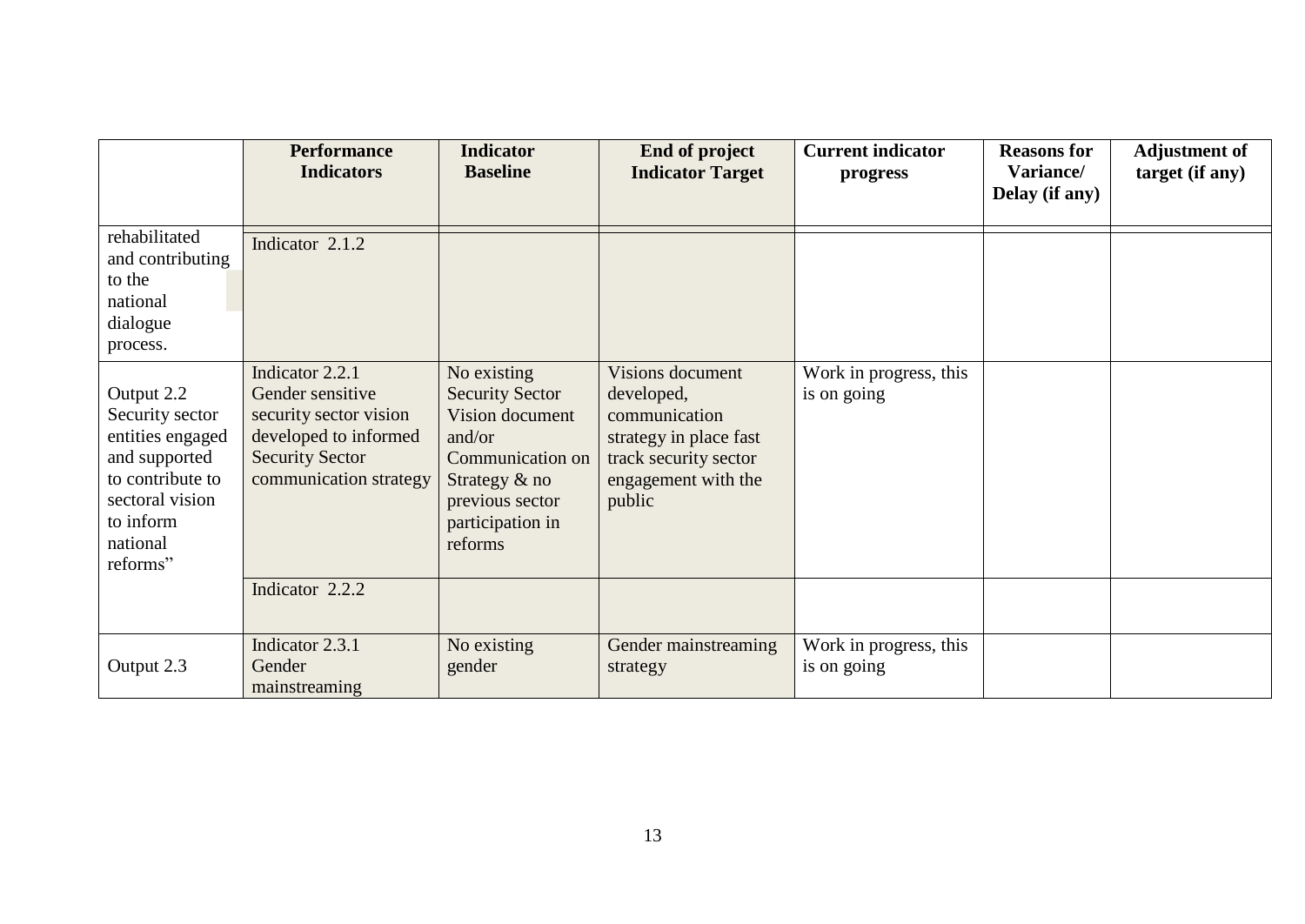|                                                                                                                          | <b>Performance</b><br><b>Indicators</b>                                                                                                                                                              | <b>Indicator</b><br><b>Baseline</b>                                                        | End of project<br><b>Indicator Target</b>                                                                                                                                                                                                                                       | <b>Current indicator</b><br>progress  | <b>Reasons for</b><br>Variance/<br>Delay (if any) | <b>Adjustment of</b><br>target (if any) |
|--------------------------------------------------------------------------------------------------------------------------|------------------------------------------------------------------------------------------------------------------------------------------------------------------------------------------------------|--------------------------------------------------------------------------------------------|---------------------------------------------------------------------------------------------------------------------------------------------------------------------------------------------------------------------------------------------------------------------------------|---------------------------------------|---------------------------------------------------|-----------------------------------------|
| A gender<br>mainstreaming<br>Strategy<br>developedor<br>the security<br>sector                                           | strategy for<br>Security sector in<br>place to ensure<br>gender sensitive<br>vision documents<br>and communication<br>strategy<br>Indicator 2.3.2                                                    | mainstreaming<br>strategy for<br>security sector                                           | developed and consulted in<br>the development of the<br>vision document                                                                                                                                                                                                         |                                       |                                                   |                                         |
| Output 2.4<br>Understanding of<br>the rule of law<br>and respect for<br>human rights<br>strengthened<br>through training | Indicator 2.4.1<br>Status of training<br>of security Officers<br>on inter-agency<br>coordination, Code<br>of Conduct, SOPs,<br>civil-security<br>relations, crisis<br>management and<br>human rights | Human rights<br>training provided to<br>security sectors<br>in 2010. No<br>recent training | At least a total of 100<br>Officers receive different<br>level of training on<br>coordination, code of<br>conduct, SOP, civil<br>security relations, crisis<br>management and human<br>rights At least<br>30% of recipients to be<br>women and youth<br>between 15-<br>35 years | Work in progress,<br>this is on going |                                                   |                                         |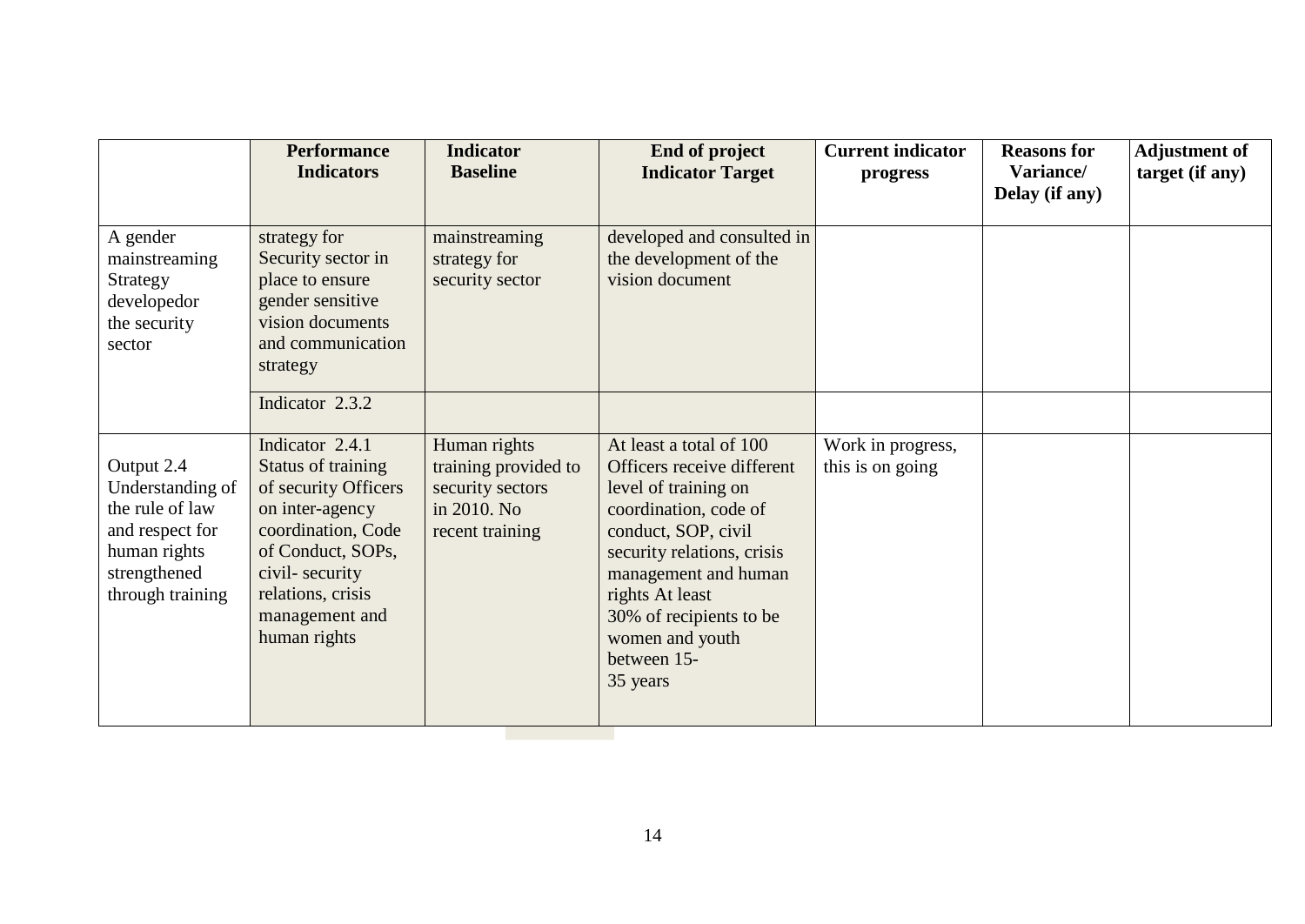|                                                                                                                                                                            | <b>Performance</b><br><b>Indicators</b>                                                                                                                    | <b>Indicator</b><br><b>Baseline</b>                                            | <b>End of project</b><br><b>Indicator Target</b>                                                                               | <b>Current indicator</b><br>progress                                                                                                       | <b>Reasons for</b><br>Variance/<br>Delay (if any) | <b>Adjustment of</b><br>target (if any) |
|----------------------------------------------------------------------------------------------------------------------------------------------------------------------------|------------------------------------------------------------------------------------------------------------------------------------------------------------|--------------------------------------------------------------------------------|--------------------------------------------------------------------------------------------------------------------------------|--------------------------------------------------------------------------------------------------------------------------------------------|---------------------------------------------------|-----------------------------------------|
|                                                                                                                                                                            | Indicator 2.4.2                                                                                                                                            |                                                                                |                                                                                                                                |                                                                                                                                            |                                                   |                                         |
| <b>Outcome 3</b><br>Participation of<br>Basotho in the<br>reform and<br>reconciliation<br>processes and effort<br>nhanced through<br>timely and accurate<br>communicati on | Indicator 3.1<br>A comprehensive<br>national<br><b>Communications</b><br>Strategy in place<br>to support public<br>engagement on the<br>national dialogues | limited public<br>knowledge of<br>political reforms<br>and goals in<br>Lesotho | Communicati on strategy<br>developed, and rolled out<br>through use of different<br>information and<br>communication platforms | Work in progress,<br>the indicator is<br>delayed and the<br>communications<br>consulting company<br>hired will start work<br>on December 1 |                                                   |                                         |
| and information<br>management by<br>2019                                                                                                                                   | Indicator 3.2<br>Indicator 3.3                                                                                                                             |                                                                                |                                                                                                                                |                                                                                                                                            |                                                   |                                         |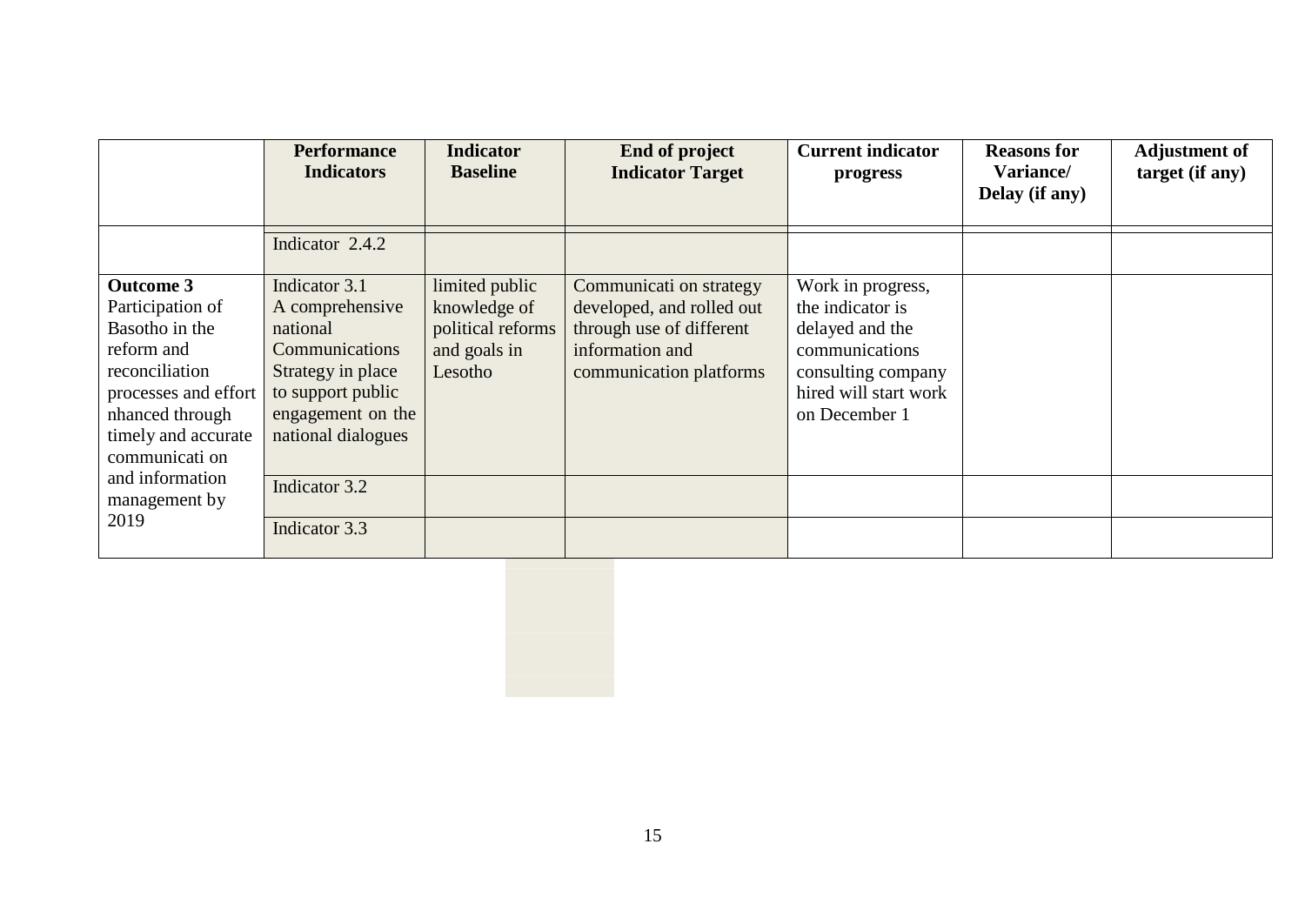|                                                                                                          | <b>Performance</b><br><b>Indicators</b>                                                                                                                                                                                                        | <b>Indicator</b><br><b>Baseline</b>                                         | <b>End of project Indicator</b><br><b>Target</b>                                                                                                                                                                     | <b>Current indicator</b><br>progress                                                                                          | <b>Reasons for</b><br>Variance/<br>Delay (if<br>any) | <b>Adjustment of</b><br>target (if any) |
|----------------------------------------------------------------------------------------------------------|------------------------------------------------------------------------------------------------------------------------------------------------------------------------------------------------------------------------------------------------|-----------------------------------------------------------------------------|----------------------------------------------------------------------------------------------------------------------------------------------------------------------------------------------------------------------|-------------------------------------------------------------------------------------------------------------------------------|------------------------------------------------------|-----------------------------------------|
| Output 3.1<br>Capacity for                                                                               | Indicator 3.1.1                                                                                                                                                                                                                                |                                                                             |                                                                                                                                                                                                                      |                                                                                                                               |                                                      |                                         |
| coherent, timely<br>and accurate<br>communicati on<br>on national<br>dialogue and<br>reforms<br>enhanced | Indicator 3.1.2<br>Communication<br>strategy develop,<br>validated<br>and training<br>provided for the<br>rolling out of the<br>communication<br>strategy to inform<br>the public of<br>national<br>the<br>dialogue<br>and<br>reform processes | no communicati on<br>and information<br>disseminatio n<br>strategy in place | All nominated<br>communicatio n focal<br>persons from government<br>and national dialogue<br>planning committee<br>trained. At least 30% of<br>trained personnel to<br>be women and youth<br>between 15 to 35 years. | Work in progress,<br>the indicator is<br>delayed and the<br>communications<br>consulting<br>company will start<br>in December |                                                      |                                         |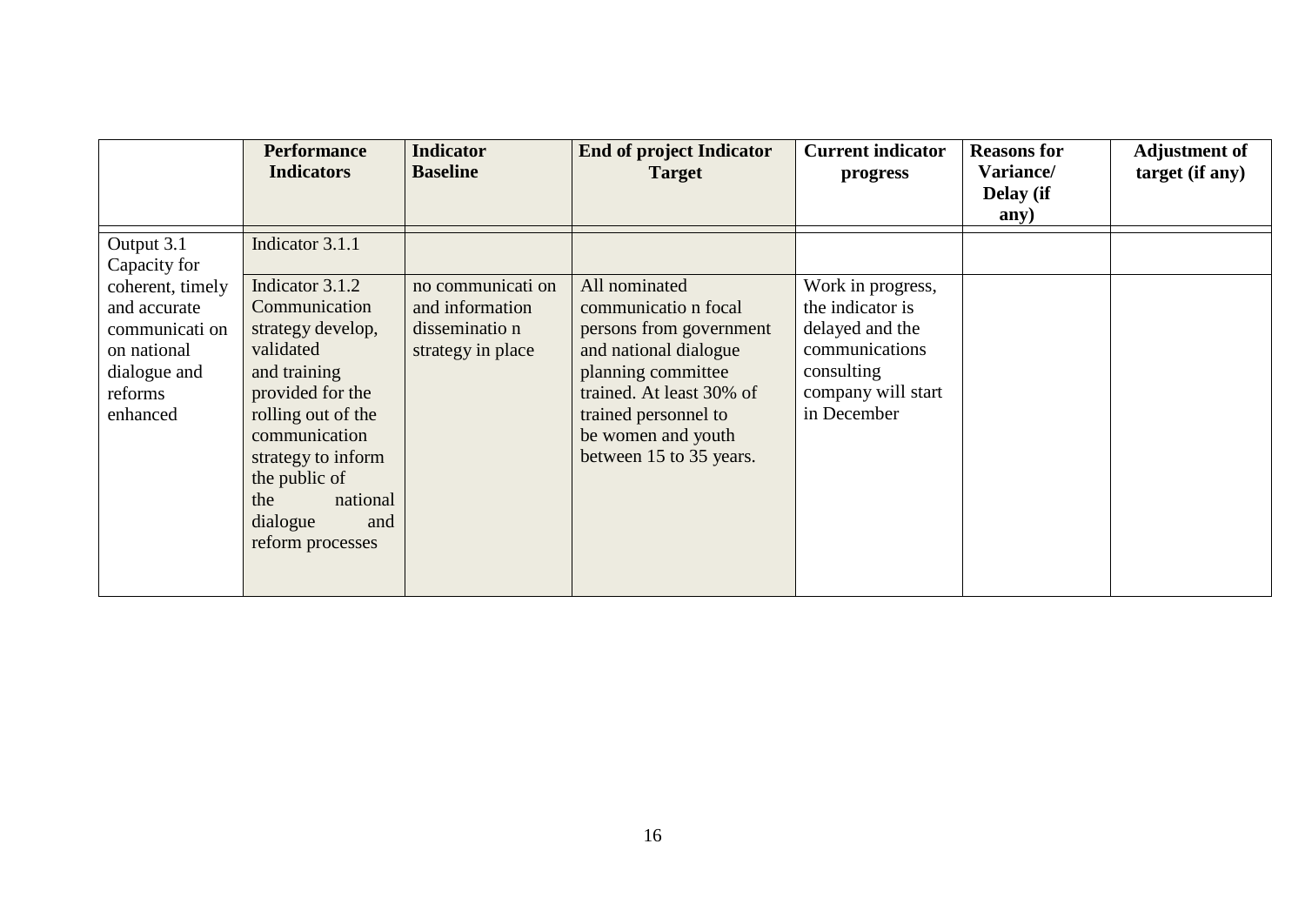|                                                             | <b>Performance</b><br><b>Indicators</b>                                                                                                                           | <b>Indicator</b><br><b>Baseline</b> | End of project<br><b>Indicator Target</b>                                                                                                                         | <b>Current indicator</b><br>progress                                                                                              | <b>Reasons for</b><br>Variance/<br><b>Delay</b><br>(if any) | <b>Adjustment of</b><br>target (if any) |
|-------------------------------------------------------------|-------------------------------------------------------------------------------------------------------------------------------------------------------------------|-------------------------------------|-------------------------------------------------------------------------------------------------------------------------------------------------------------------|-----------------------------------------------------------------------------------------------------------------------------------|-------------------------------------------------------------|-----------------------------------------|
| Output 3.2<br>Communicati on<br>Strategy<br>Operationalized | Indicator 3.2.1<br>Improvement in the<br>level of<br>communication,<br>popularization and<br>public engagement<br>in national dialogue<br>and reform<br>processes | The Reform<br>Roadmap               | At least one 5 discussions<br>and engagement with media<br>houses held, monthly<br>newsletters released and<br><b>IEC</b> materials developed<br>and disseminated | Work in progress,<br>the indicator is<br>delayed and the<br>communications<br>company recruited<br>will start work in<br>December |                                                             |                                         |
|                                                             | Indicator 3.2.2                                                                                                                                                   |                                     |                                                                                                                                                                   |                                                                                                                                   |                                                             |                                         |
| Output 3.3                                                  | Indicator 3.3.1                                                                                                                                                   |                                     |                                                                                                                                                                   |                                                                                                                                   |                                                             |                                         |
|                                                             | Indicator 3.3.2                                                                                                                                                   |                                     |                                                                                                                                                                   |                                                                                                                                   |                                                             |                                         |
| Output 3.4                                                  | Indicator 3.4.1                                                                                                                                                   |                                     |                                                                                                                                                                   |                                                                                                                                   |                                                             |                                         |
|                                                             | Indicator 3.4.2                                                                                                                                                   |                                     |                                                                                                                                                                   |                                                                                                                                   |                                                             |                                         |
| <b>Outcome 4</b>                                            | Indicator 4.1                                                                                                                                                     |                                     |                                                                                                                                                                   |                                                                                                                                   |                                                             |                                         |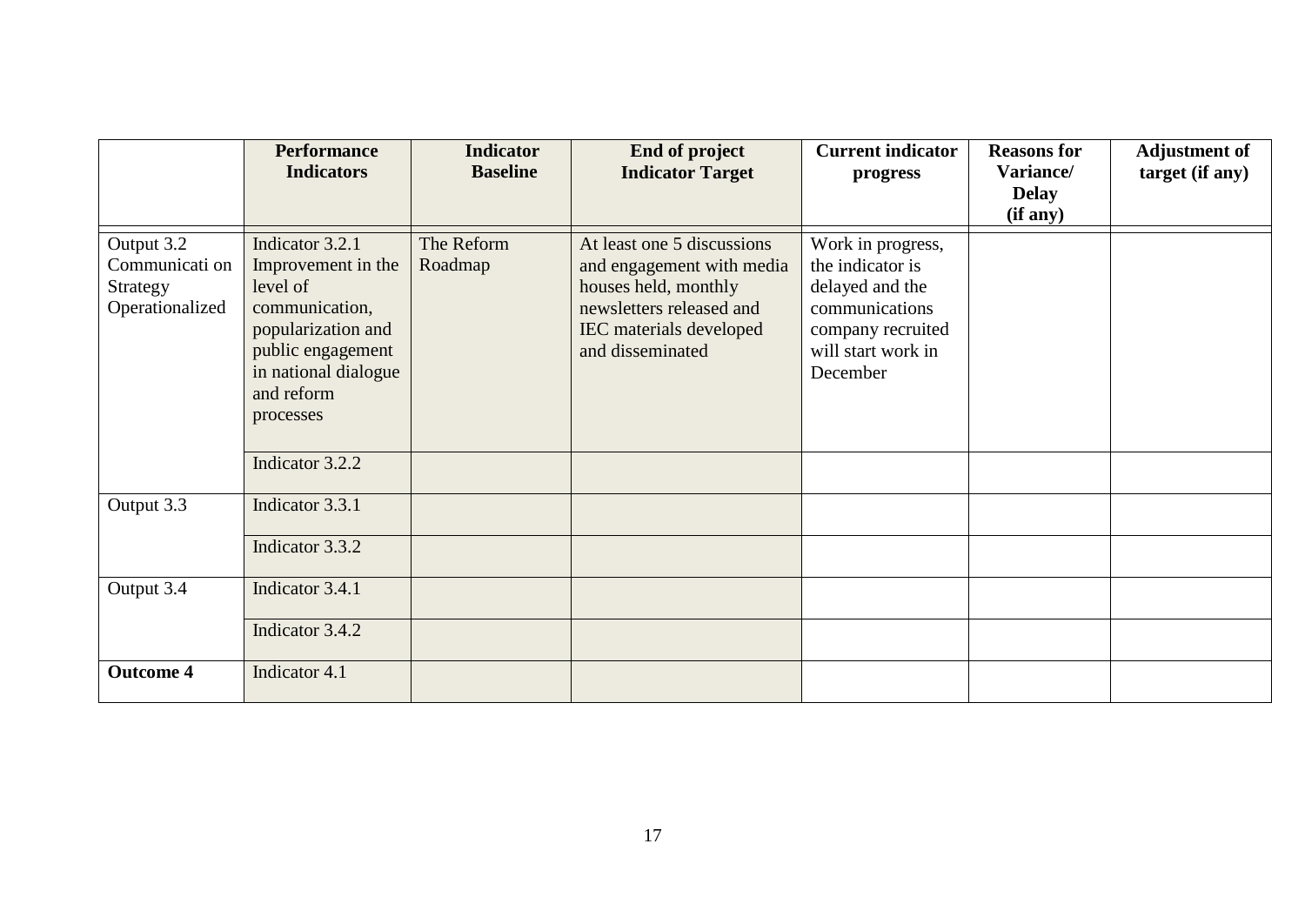|            | <b>Performance</b><br><b>Indicators</b> | <b>Indicator Baseline</b> | End of project<br><b>Indicator Target</b> | <b>Current indicator</b><br>progress | <b>Reasons for</b><br><b>Variance/Delay</b><br>(if any) | <b>Adjustment of</b><br>target (if any) |
|------------|-----------------------------------------|---------------------------|-------------------------------------------|--------------------------------------|---------------------------------------------------------|-----------------------------------------|
|            |                                         |                           |                                           |                                      |                                                         |                                         |
|            | Indicator 4.2                           |                           |                                           |                                      |                                                         |                                         |
|            | Indicator 4.3                           |                           |                                           |                                      |                                                         |                                         |
| Output 4.1 | Indicator 4.1.1                         |                           |                                           |                                      |                                                         |                                         |
|            | Indicator 4.1.2                         |                           |                                           |                                      |                                                         |                                         |
| Output 4.2 | Indicator 4.2.1                         |                           |                                           |                                      |                                                         |                                         |
|            | Indicator 4.2.2                         |                           |                                           |                                      |                                                         |                                         |
| Output 4.3 | Indicator 4.3.1                         |                           |                                           |                                      |                                                         |                                         |
|            | Indicator 4.3.2                         |                           |                                           |                                      |                                                         |                                         |
| Output 4.4 | Indicator 4.4.1                         |                           |                                           |                                      |                                                         |                                         |
|            | Indicator 4.4.2                         |                           |                                           |                                      |                                                         |                                         |